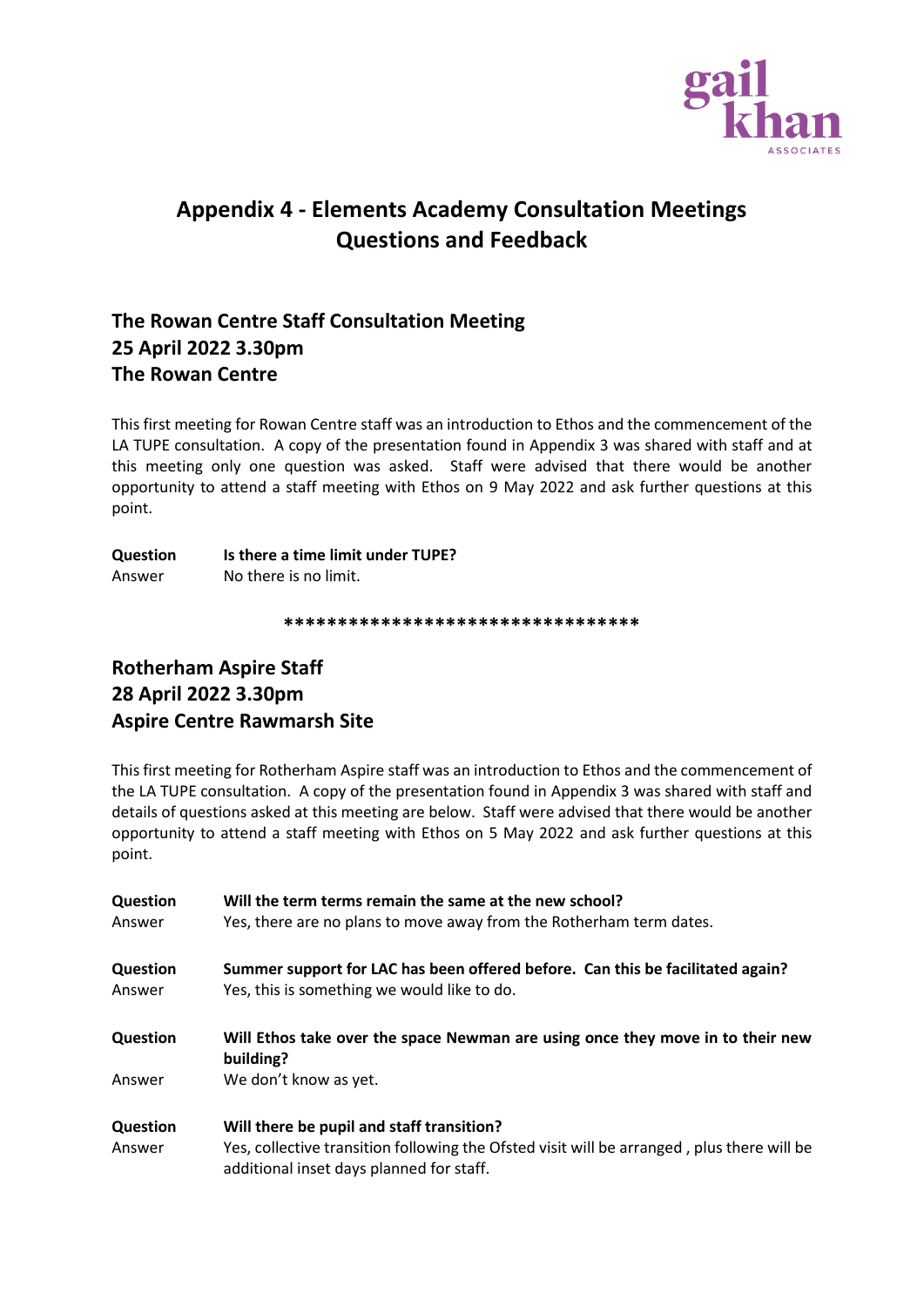

| Question        | Will staff be invited to the RMBC Aspire consultation too?                                                   |
|-----------------|--------------------------------------------------------------------------------------------------------------|
| Answer          | No, they are two separate processes.                                                                         |
| Question        | Will we transfer over with the same job titles?                                                              |
| Answer          | They will be similar job titles but not necessarily the same.                                                |
| <b>Question</b> | What will the class sizes be?                                                                                |
| Answer          | The plan is for 6 pupils in KS2 classes and 8 pupils in KS3 and KS4 classes.                                 |
| Question        | Will there be any redundancies?                                                                              |
| Answer          | No.                                                                                                          |
| <b>Question</b> | What will the school day look like?                                                                          |
| Answer          | The day will run from 9am - 2.30pm with a 30 minute lunch and a 15 minute morning<br>break.                  |
| Question        | What will the admission date for pupils be?                                                                  |
| Answer          | 1 September 2022.                                                                                            |
| Question        | When will we know which pupils are staying?                                                                  |
| Answer          | The current Year 10 (Year 11 next year) will be staying at Aspire.                                           |
| Question        | What about changes of systems, learning and training?                                                        |
| Answer          | Curriculum and training mapping is currently underway. There will be a summer data<br>transfer.              |
| Question        | Will the term times remain the same at the new school?                                                       |
| Answer          | Yes, there are no plans to move away from the Rotherham term dates.                                          |
| Question        | Will there be a SEN payment?                                                                                 |
| Answer          | This is being looked in to and we will confirm in due course.                                                |
| Question        | When will we know which pupils we will be working with and what subjects we will                             |
| Answer          | be teaching?<br>Planning has already started but will be a number of weeks before anything can be<br>shared. |
| <b>Question</b> | What will the staff day look like?                                                                           |
| Answer          | This is to be confirmed but we aim to be as flexible as we can be around the timings<br>of the school day.   |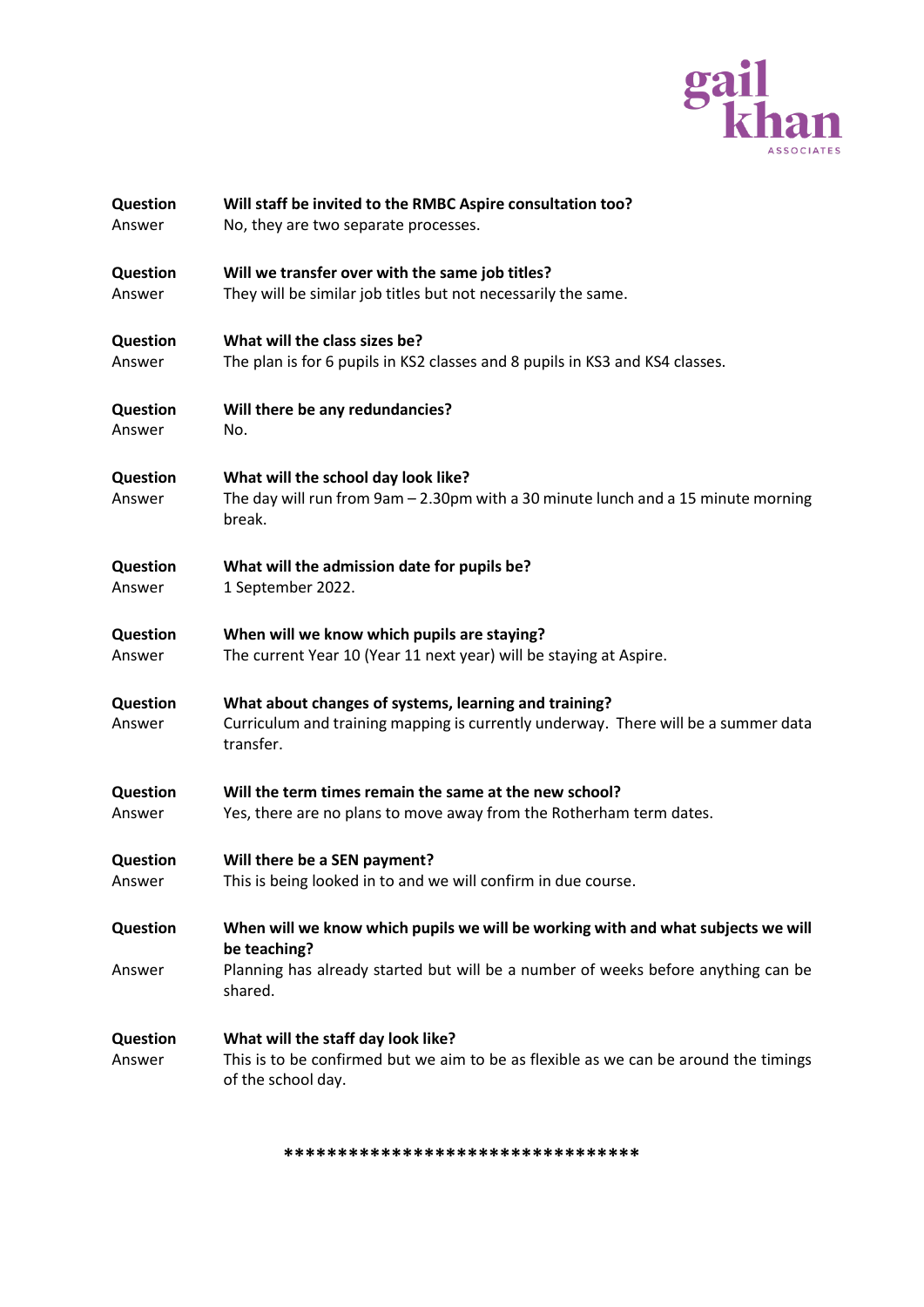

# **Rotherham Aspire Staff 5 May 2022 3.30pm Aspire Centre Rawmarsh Site**

| Question<br>Answer        | What will the class sizes be?<br>Class size will usually be 6 pupils for KS2 and 8 pupils for KS3 and KS4 (with some<br>flexibility in terms of pupil need / profile). There will be between 17-20 classes in the<br>school.                                                                               |
|---------------------------|------------------------------------------------------------------------------------------------------------------------------------------------------------------------------------------------------------------------------------------------------------------------------------------------------------|
| Question<br>Answer        | Will pupils be staying in their own groups?<br>Ethos Academy Trust are open minded about this, but expect that there will be some<br>mixing of pupils.                                                                                                                                                     |
| Question<br>Answer        | Will children stay with their class teacher or have specialists for PE, cooking etc?<br>There will be some specialist teachers and some class teachers: the curriculum offer<br>and associated staffing will be based around pupil needs.                                                                  |
| Question                  | Outside of teaching and TA roles, what other roles will there be such as behaviour<br>roles?                                                                                                                                                                                                               |
| Answer                    | There are 2 models being considered; more staff in classrooms or a separate team -<br>again this will be based on pupil need.<br>A care team in key stages is an option.                                                                                                                                   |
| Comment:                  | Don't assume all children will be in a classroom from the outset.                                                                                                                                                                                                                                          |
| Question<br>Answer        | Will there be fobs? Will children encounter each other (separate entrances etc)<br>Spaces will be secure and the school will be divided into zones to manage the<br>separation of KS2 and KS3/4 and yes there will be some fobs to manage the movement<br>of pupils to support behaviour and safeguarding. |
|                           | We do need to work on the development of outdoor space and this will be an area for<br>development once open so that pupils and staff can contribute to the design. We will<br>be working together to seek opportunities for grant funding to support some of these<br>developments.                       |
| Comment<br>Response       | Staff and children are worried about break times.<br>We need to look at the timings of the day and crossover of breaks and lunches but we<br>envisage there will be a carefully planned degree of separation at break and lunch<br>times.                                                                  |
| <b>Question</b><br>Answer | What does lunch look like?<br>We can have lunch in classrooms and / or communal dining spaces. It is likely to be a<br>mix of classroom and communal dining, again aligned to pupil need.                                                                                                                  |
| Question<br>Answer        | Do you use outdoor / offsite provision currently?<br>Yes, some of our academies use, for example, a boxing gym and climbing wall.                                                                                                                                                                          |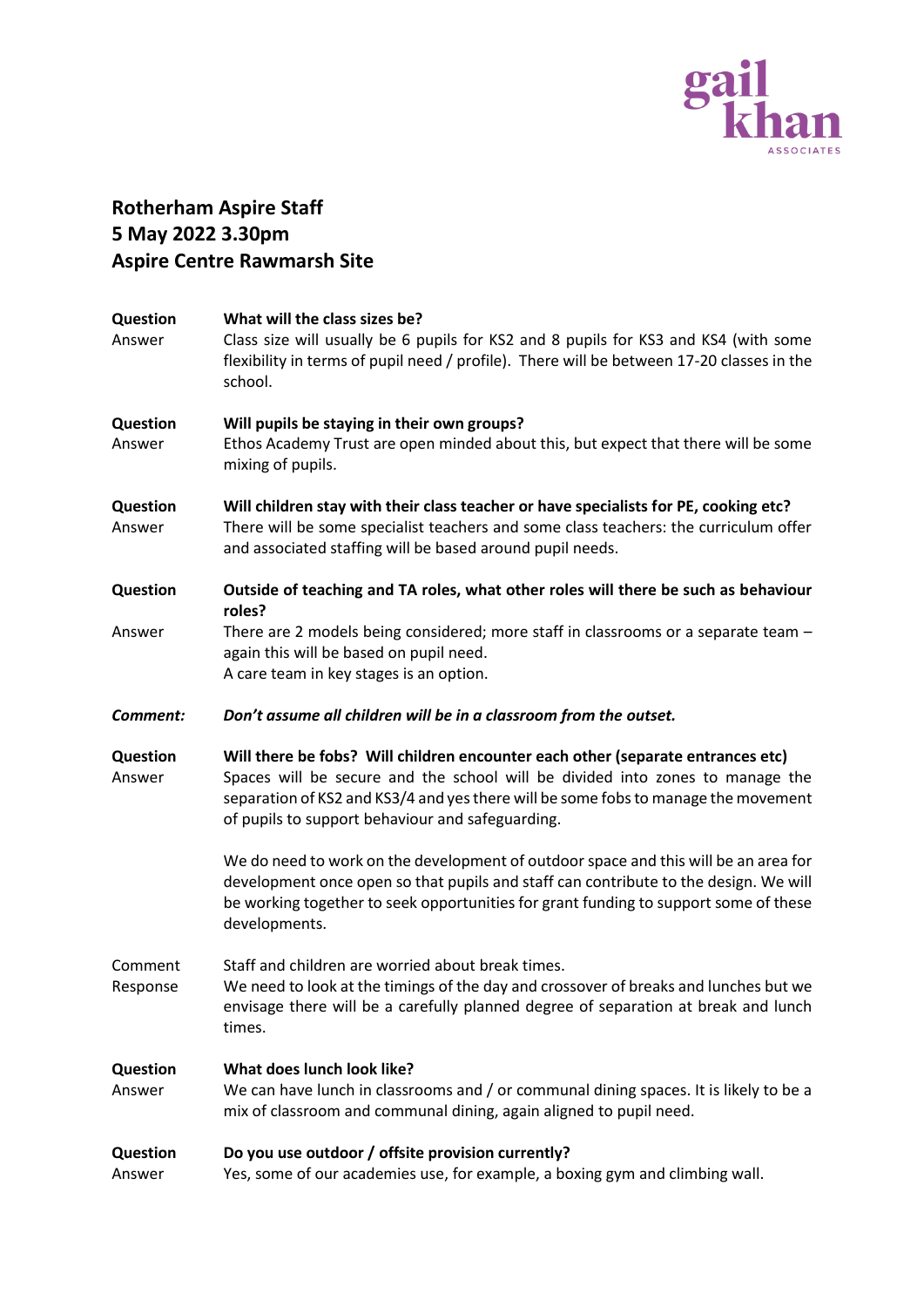

| <b>Question</b><br>Answer | Who teaches them?<br>It is a mix of staff and instructors.                                                                                                                                                                                                                                                                    |
|---------------------------|-------------------------------------------------------------------------------------------------------------------------------------------------------------------------------------------------------------------------------------------------------------------------------------------------------------------------------|
| Comment                   | Care team model – crisis care. In year 6 there are pupils in crisis. Once they mix with<br>years 8-10. They take 3/4 adults to manage.                                                                                                                                                                                        |
| Question<br>Answer        | Can we cater for a 15 minute break in PM?<br>Yes, we can create a break during the afternoon to suit the pupils' needs; $5 - 15$<br>minutes - up to staff team to develop a system that works for the different groups /<br>curriculum offer during the afternoons.                                                           |
| <b>Question</b><br>Answer | Will there be a transition phase for the pupils?<br>Yes, post Ofsted visit it is hoped that a soft transition will take place, with the<br>opportunity to visit the school and look around. Further arrangements will be<br>communicated as soon as possible once the schedule of final building works has been<br>confirmed. |
| <b>Question</b><br>Answer | Will there be new furniture, fittings and equipment?<br>It will be a mix of new and existing FF&E.                                                                                                                                                                                                                            |
| <b>Question</b><br>Answer | Will there be calming rooms?<br>Yes, there will be intervention spaces, some of which can be soft padded if required.                                                                                                                                                                                                         |
| Question<br>Answer        | Will there be an outdoor care space too?<br>This can be developed - there is plenty of outdoor space to support pupils who need<br>time outside.                                                                                                                                                                              |
| Comment:<br>Response:     | I am worried about the volume of glass in the school.<br>Ethos recognise the need to monitor and potentially adapt some of the internal glass<br>- potentially replace with other materials, this will be explored once we use the<br>building.                                                                               |
| Question<br>Answer        | What is the policy for managing behaviour?<br>There will be high expectations with positive behaviour being rewarded. Recognition<br>of behaviour as communication. Restorative work with pupils will take place, along<br>with consequences to support pupils' development.                                                  |
| Question<br>Answer        | What is the view of Rowan staff on managing behaviour?<br>Consistency is key.                                                                                                                                                                                                                                                 |
| Question                  | Is there a date for when staff will know what their roles will be at Elements<br>Academy?                                                                                                                                                                                                                                     |
| Answer                    | An update will come from the local authority on timings. We are working on this<br>currently.                                                                                                                                                                                                                                 |
| Question<br>Answer        | Will there be enough jobs for everyone?<br>We think there are some gaps in terms of vacancies that will need to be recruited to.                                                                                                                                                                                              |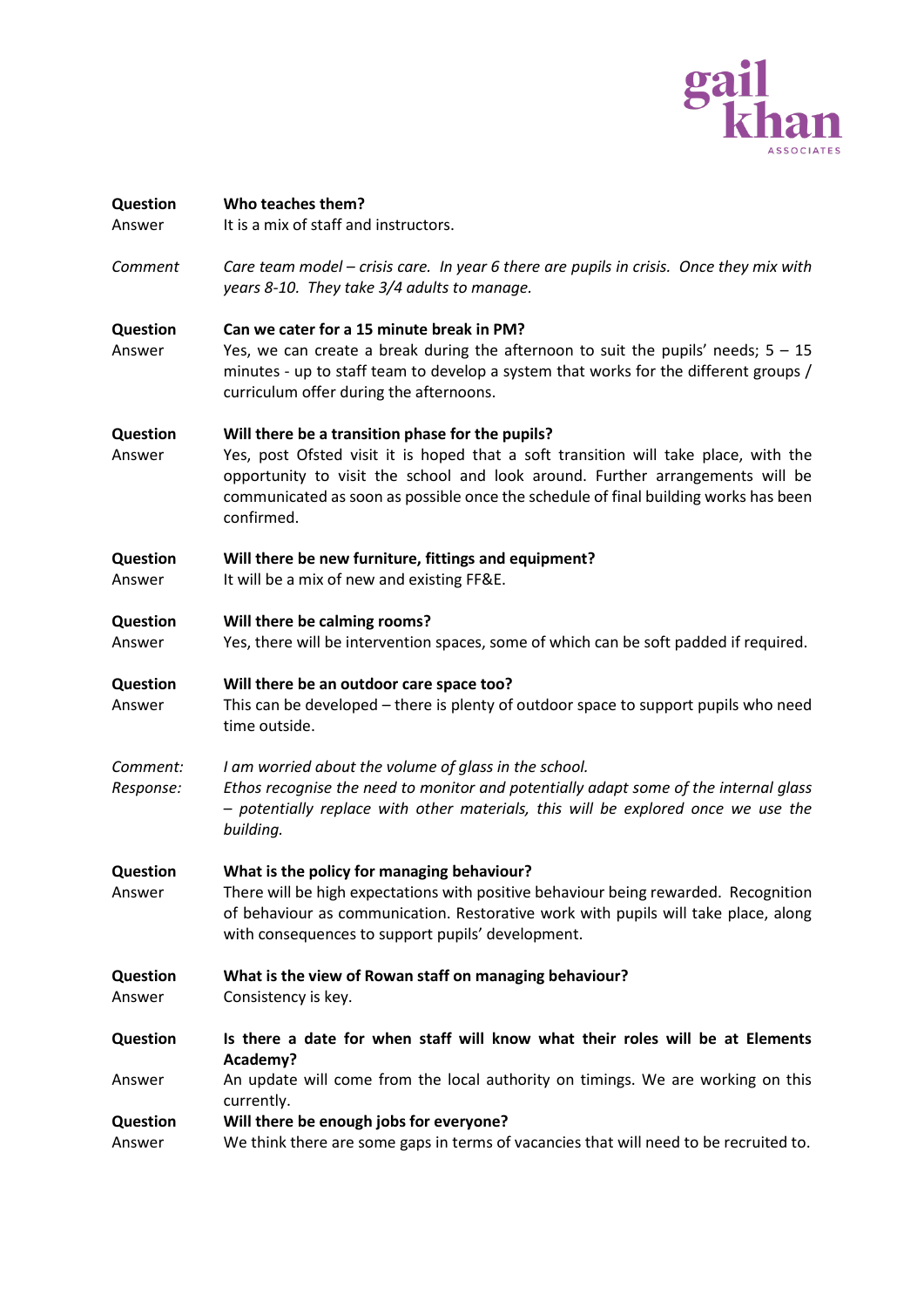

| Question<br>Answer  | Will Rowan and Aspire children be together in classrooms?<br>Yes                                                                                                                                                                 |
|---------------------|----------------------------------------------------------------------------------------------------------------------------------------------------------------------------------------------------------------------------------|
| Question<br>Answer  | What staff CPD will be available?<br>Whole school and individual CPD is the Ethos model. We will be applying for additional<br>INSET days to accommodate training that is required pre-opening.                                  |
| Question<br>Answer  | Is there a staff uniform?<br>No, but Ethos has a dress code which requires smart, professional dress.                                                                                                                            |
| Question<br>Answer  | What are the staff start and finish times?<br>This will depend on the contracted hours. Teaching staff in our other academies<br>typically work 8.30am $-$ 3.30pm and are required to stay until 4.30pm on a Tuesday<br>for CPD. |
| Question<br>Answer  | Is there a copy of the school calendar available for 2022/23?<br>This should be available before September.                                                                                                                      |
| Question<br>Answer  | How can we tell you about us?<br>One to one sessions will be arranged for anyone who would like one. We are keen to<br>hear about what experience you have and any ideas that you can bring to the new<br>school.                |
| Question            | How do you manage risky behaviours and wrong choices, in order to avoid needing<br>to take pupils off site / reduce access to the curriculum?                                                                                    |
| Answer              | Use of detailed risk assessments to manage / mitigate risk on an individual basis in<br>relation to what is suitable for each pupil, taking in to account their age, abilities and<br>aspirations.                               |
| Comment<br>Response | Some pupils will struggle with fobs<br>Fobs are not in all classrooms; more used to separate and zone areas of the building.                                                                                                     |
| Question<br>Answer  | What vocational qualifications will there be?<br>This is not yet decided and will be discussed with all staff to ascertain staff skills, entry<br>level, functional skills etc. aligned to pupil need.                           |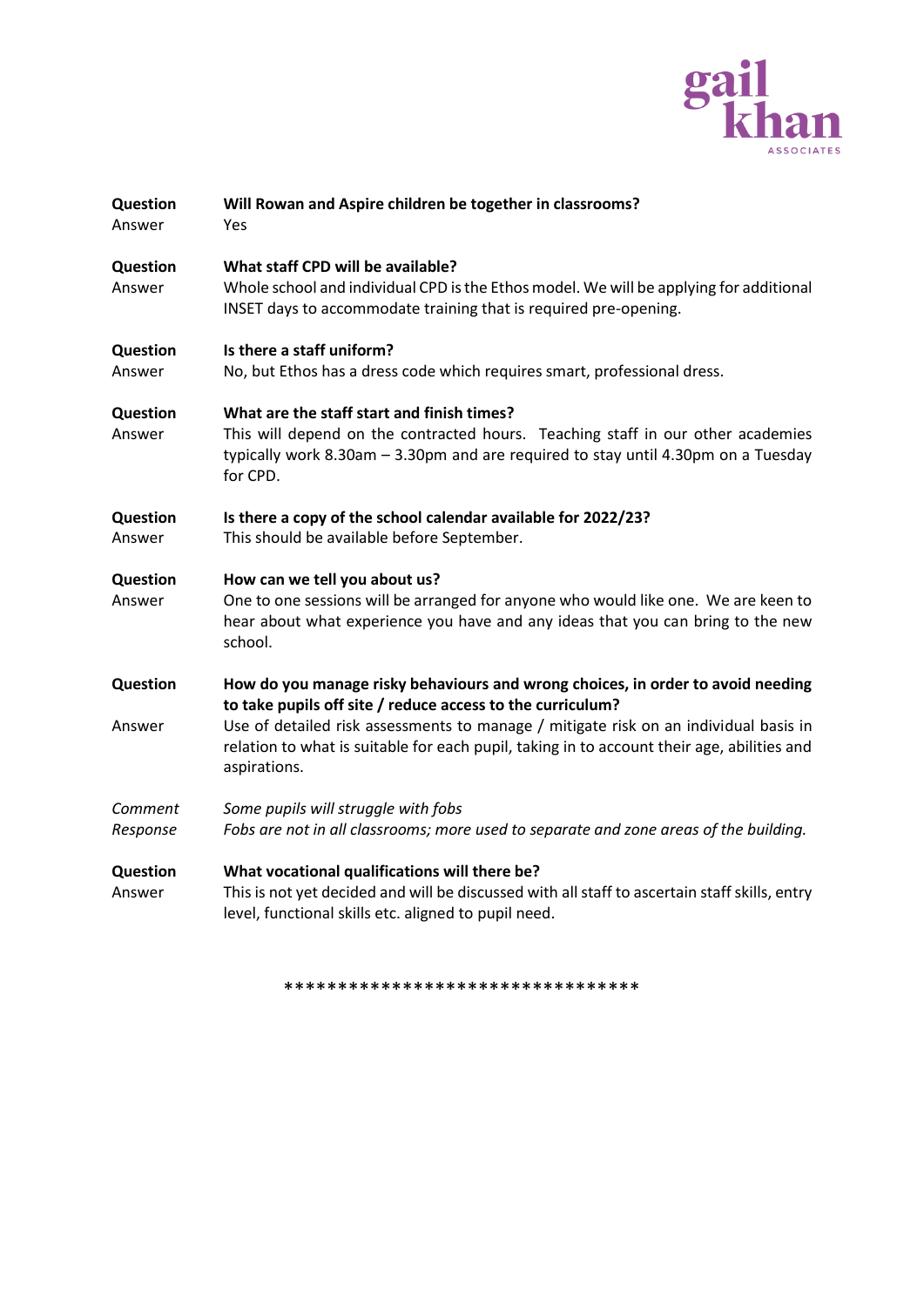

# **Aspire Management Committee 5 May 2022, 4.45PM Virtual & Aspire, Rawmarsh Centre**

Jayne Foster gave a presentation to the management committee of Rotherham Aspire. Elements Academy gives an exciting opportunity to build on the best of both schools transferring across. As a Trust, growing to six schools, they will focus on specialising on SEND and Alternative Provision.

| Question<br>Answer        | Do you have LA representation on the Management Committee?<br>Yes. We will also extend and invitation to the Parent Carer Forum to help recruit to<br>vacancies going forward.                         |
|---------------------------|--------------------------------------------------------------------------------------------------------------------------------------------------------------------------------------------------------|
| <b>Question</b><br>Answer | What are your outcomes for LAC pupils like?<br>In line with other pupils.                                                                                                                              |
| <b>Comment</b>            | Building relationships with Ethos. Value conversation happening soon to manage<br>complexity of need.                                                                                                  |
| Response                  | We agree and will continue to work with partners to build these relationships and<br>ensure we meet need. We will arrange a meeting to follow up and agree priorities<br>over coming weeks and months. |

\*\*\*\*\*\*\*\*\*\*\*\*\*\*\*\*\*\*\*\*\*\*\*\*\*\*\*\*\*\*\*\*\*

# **The Rowan Centre Staff 9 May 2022 3.30pm The Rowan Centre**

| Question<br>Answer        | Is ICT a discreet subject in the Trust schools or embedded into the curriculum?<br>In younger ages it is woven into the curriculum. For KS4 it is a discreet subject, but<br>depends on the cohort and the need. ICT is fundamental to what we do.                                                                                                         |
|---------------------------|------------------------------------------------------------------------------------------------------------------------------------------------------------------------------------------------------------------------------------------------------------------------------------------------------------------------------------------------------------|
| <b>Question</b><br>Answer | Will Alamo manage the website?<br>No - the website will be designed / developed by Engaging Education (who design all<br>our academies' websites). On an ongoing basis, it will be expected that the content<br>of the website will be maintained / updated by Elements staff, potentially with some<br>support from Engaging Education if this is needed. |
| Question                  | What support do Alamo provide to academies?                                                                                                                                                                                                                                                                                                                |
| Answer                    | Both remote and on-site technical support.                                                                                                                                                                                                                                                                                                                 |
| <b>Question</b>           | Will there be an opportunity for a member of staff to fulfil an ICT support role?                                                                                                                                                                                                                                                                          |
| Answer                    | This is yet to be decided. Alamo will provide technical support to Elements.                                                                                                                                                                                                                                                                               |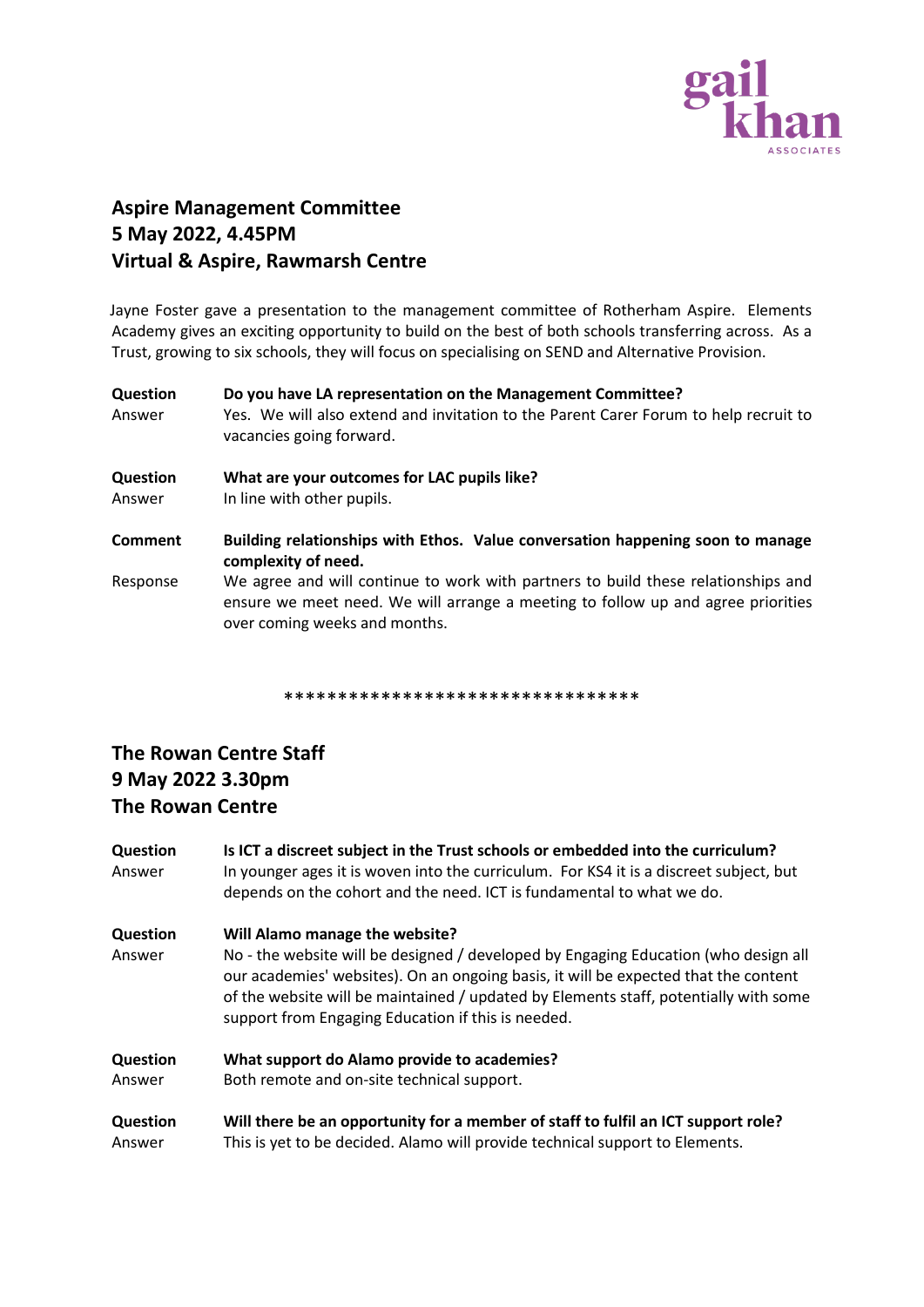

| Question<br>Answer        | Are you well stocked for technology?<br>We have an IT provider, Alamo. They provide IT over lots of MATs. We are aiming<br>high - new smartboards and interactive TVs. Over time, we will look to refresh ICT<br>provision further as part of planned capital developments.                                                                                                                                         |
|---------------------------|---------------------------------------------------------------------------------------------------------------------------------------------------------------------------------------------------------------------------------------------------------------------------------------------------------------------------------------------------------------------------------------------------------------------|
| <b>Question</b><br>Answer | What is the D&T resource like?<br>In the Elements building, we have a student kitchen and have requested additional<br>ovens and workspaces. There are dedicated art /DT classrooms.                                                                                                                                                                                                                                |
| Question<br>Answer        | Are you planning on faculties?<br>We are currently in the process of proposing structures.                                                                                                                                                                                                                                                                                                                          |
| Question<br>Answer        | What are the plans for timing in September?<br>The school day will be 9.00am - 2.30pm. (comment that some staff are looking to<br>organise childcare and need to know if there will be a change of hours).                                                                                                                                                                                                          |
| Question<br>Answer        | Will there be opportunity to see what there is for D&T?<br>Yes, all staff will be able to come and see the site.                                                                                                                                                                                                                                                                                                    |
| Question<br>Answer        | Will there be extra provision outside of school hours?<br>All children have breakfast and we are looking for funding opportunities in<br>Rotherham for this (Please let us know if you are aware of any). Longer term, we<br>would hope that after school clubs will be developed to support pupils' access to<br>additional opportunities.                                                                         |
| Question<br>Answer:       | Will we have the chance to meet Aspire staff?<br>Yes. We are proposing an informal/social meeting and would like to look at an event<br>at the Dinnington site. We have requested additional inset days.                                                                                                                                                                                                            |
| Question<br>Answer:       | Will we get information about the Aspire children?<br>A meeting is taking place with the LA on Thursday to agree the process for formal<br>consultation, in order that information about all pupils is clearly and effectively<br>shared. Some Aspire and Rowan children will be grouped together, aligned to profile<br>/ need.                                                                                    |
| Question<br>Answer        | How will you integrate children?<br>A house system has been requested in the consultation. (suggestion of pen pal<br>schemes through English lessons between the sets of pupils?)                                                                                                                                                                                                                                   |
| Question<br>Answer        | What tracking system do you use?<br>A range of different systems according to age and need, egg Boxall to track SEMH<br>progress. SEMH and academic achievement / progress is given the same weighting<br>in the Trust. We are beginning to look at the development of a Trust-wide<br>Management Information System to effectively support the tracking of pupil data<br>across all academies in a consistent way. |
| Comment                   | RS is interested in knowing more about the Adventure Days at Rowan                                                                                                                                                                                                                                                                                                                                                  |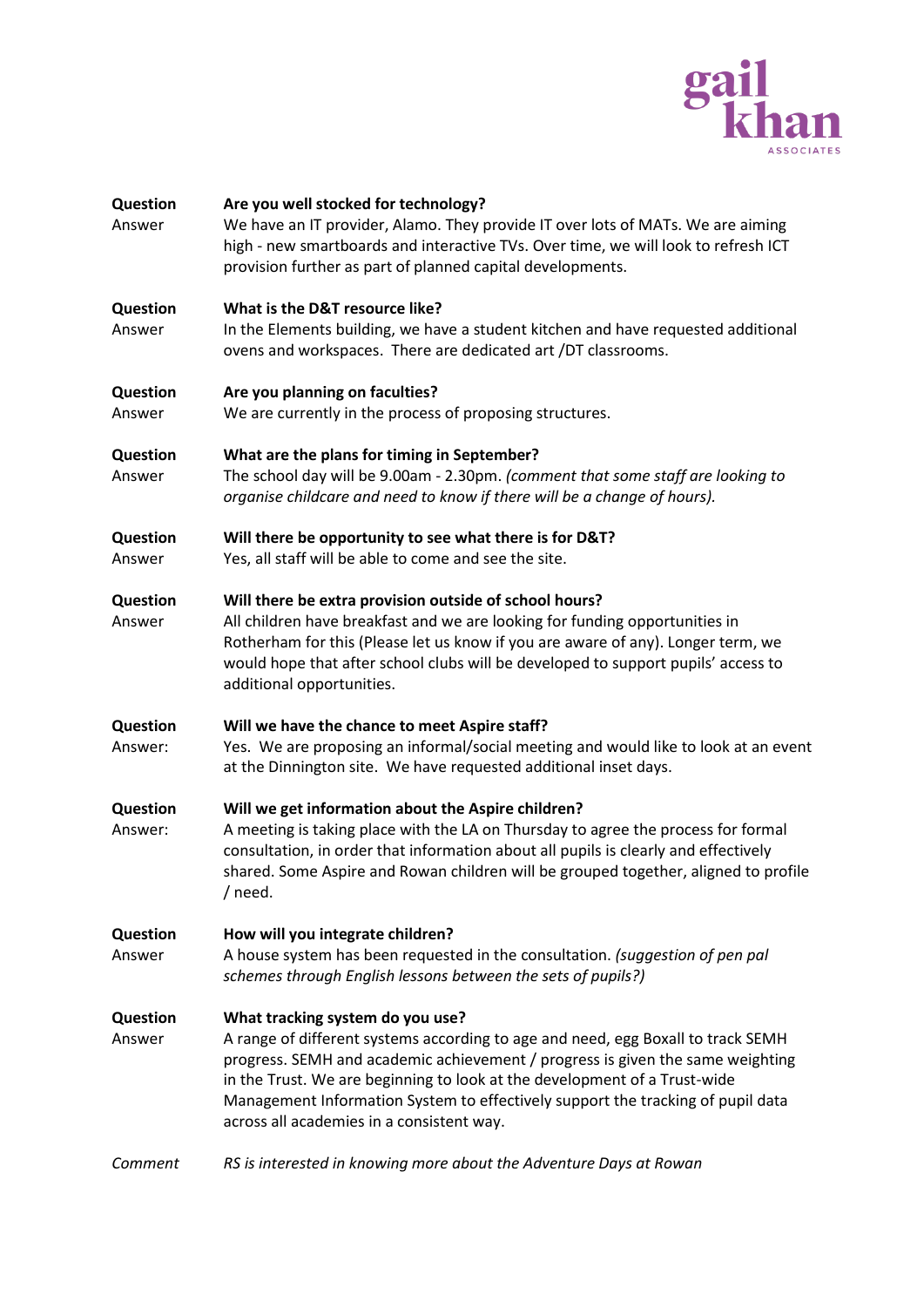

| <b>Question</b><br>Answer  | Will you mix children from the key stages?<br>Possibly, dependent on ability and if it is right for the children                                                                                                                                                                                                                                                                  |
|----------------------------|-----------------------------------------------------------------------------------------------------------------------------------------------------------------------------------------------------------------------------------------------------------------------------------------------------------------------------------------------------------------------------------|
| <b>Question</b><br>Answer: | How will Rowan/Aspire children join in terms of behaviour and expectations?<br>We will get together in teams, joint behaviour policy pulling from what we have at<br>both schools now so not everything will be new. High expectations. All views<br>appreciated. Well planned induction and initial days / weeks in the new school to<br>make explicit / reinforce expectations. |
| <b>Question</b>            | Will we get SEN points?                                                                                                                                                                                                                                                                                                                                                           |
| Answer                     | This is an area currently under discussion.                                                                                                                                                                                                                                                                                                                                       |
| Question<br>Answer         | How will we physically move to the school?<br>The Trust has done this before and got young people (where appropriate) involved<br>in packing up and moving things so that they have felt included and involved. There<br>are mobilisation meetings scheduled with LA colleagues over the weeks ahead to<br>formalise plans, including practicalities and dates.                   |
| <b>Question</b><br>Answer  | Will departments get their own budgets?<br>That is how our other academies currently work.                                                                                                                                                                                                                                                                                        |

### **The Rowan Centre Parents / Carers 9 May 2022 6.00pm The Rowan Centre**

#### **6 families attended in person 12 people attended virtually**

Jayne Foster gave a presentation to families. She explained about the growth of Ethos Academy Trust, the nurture model that they use and the values of the Trust.

Families were advised of the timings of the new school day and that the school holidays will mirror Rotherham MBC holidays.

Transport routes are currently being mapped out and families will receive a letter with more details in due course.

The curriculum will be underpinned by the basic principles of nurture and will be based on need. It will look different according to need and will prepare children for adult/working life.

Uniform was discussed. Pupils like to have a uniform and Jayne is aware that the older children have expressed an interest in having a blazer.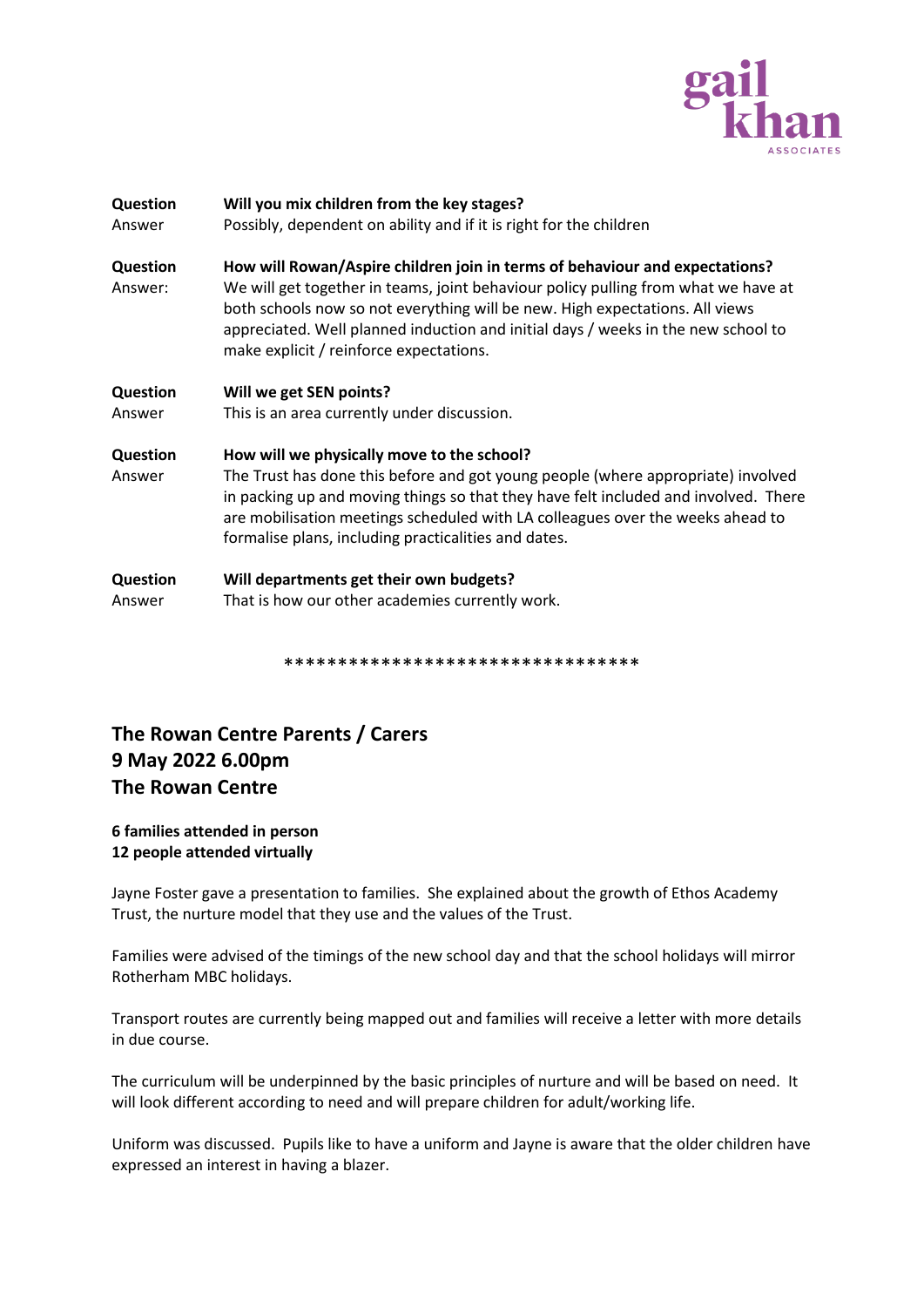

Jayne advised that there will be significant pastoral support at Elements Academy.

It is hoped there will be a soft transition process after the Ofsted pre-opening inspection so both staff and pupil have the chance to spend time at the new building and familiarise themselves with it prior to opening.

Families were then given the opportunity to ask questions.

| Question<br>Answer        | Are all staff from Rowan going to the new school?<br>Yes they are.                                                                                                                                                                                                                                          |
|---------------------------|-------------------------------------------------------------------------------------------------------------------------------------------------------------------------------------------------------------------------------------------------------------------------------------------------------------|
| <b>Question</b><br>Answer | When can we expect holiday information for 22/23.<br>As well as the RMBC holidays Elements Academy has also applied for additional<br>closure days in September. This will be communicated with families as soon as<br>possible.                                                                            |
| Question<br>Answer        | Will class sizes change?<br>Ethos have started to map class sizes and current thinking is that class sizes will be:<br>6 pupils and 3 adults per class<br>KS <sub>2</sub><br>KS3 and KS4<br>8 pupils and 3 adults per class                                                                                 |
| Question<br>Answer        | When a child has a meltdown travel can be an issue.<br>All staff will be trained to help. There will be calming rooms in the school. Staff will<br>support a child until the parent can get there. Strategies will be in place for all pupils.                                                              |
| Question<br>Answer        | Will the school open in September? Is this school right for my child?<br>Yes, the school is due to open in September 2022. There is a lot to do but we are on<br>track to deliver to this timeframe                                                                                                         |
| Question<br>Answer        | Will the adventure days continue?<br>This will depend on pupil need. There is a great appetite for them to continue, and<br>we understand staff have already visited the area to see what opportunities may exist<br>locally.                                                                               |
| Question<br>Answer        | Will the site be secure?<br>The site will be zoned with fob access to make it safe. The external boundary is fenced<br>all around. We are working with the high school next door to gather information<br>about the local area as well as with Newman Special School who will be our closest<br>neighbours. |
| Question<br>Answer        | Will year groups meet at break times?<br>It is unlikely, but there may be times when there is more than one year group in a<br>class group.                                                                                                                                                                 |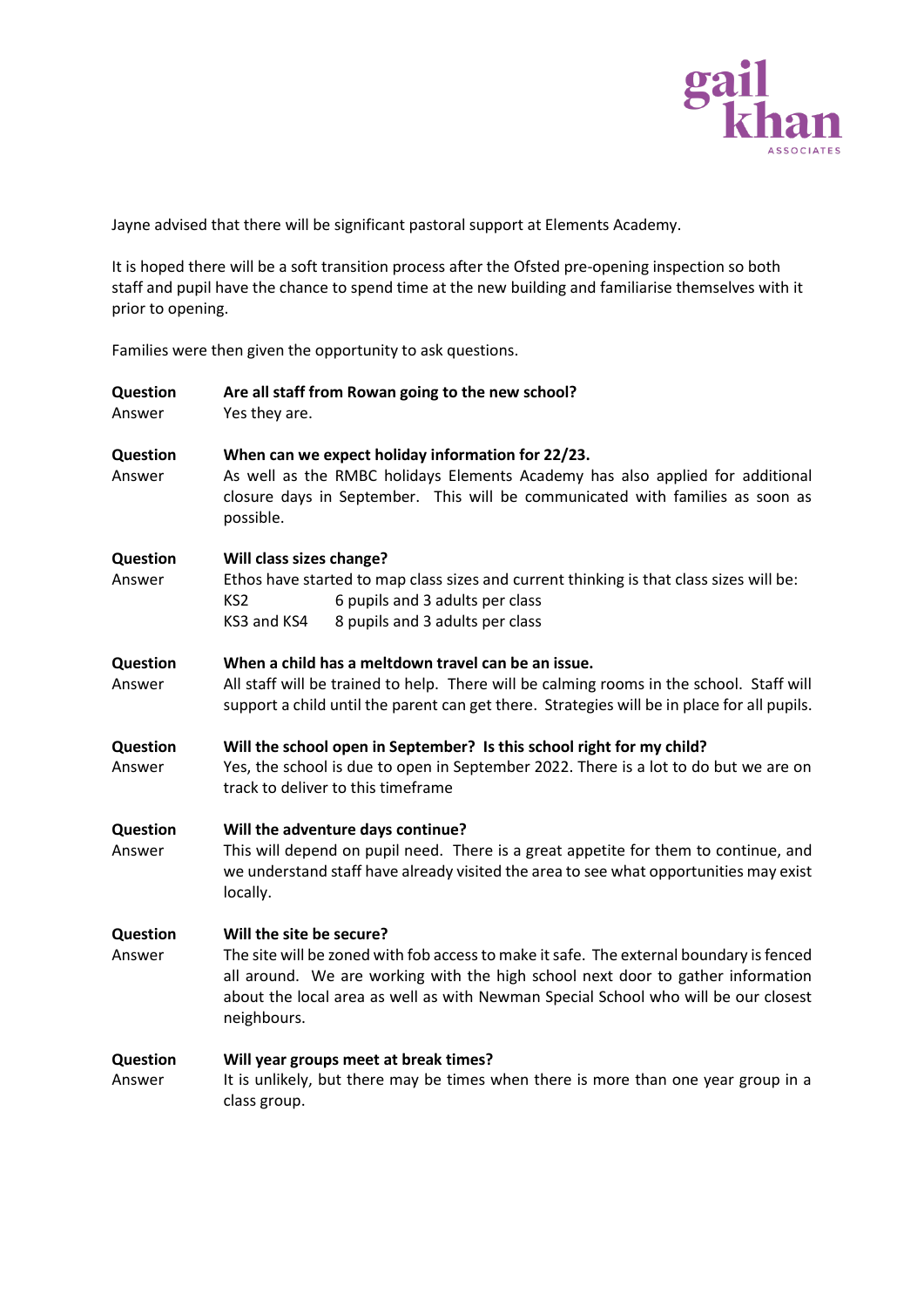

| <b>Question</b><br>Answer | When will we know about uniform?<br>We are hoping to clarify the detail by the end of June. This will include the items the<br>uniform consists of, where parents can purchase the items from and where<br>communications will be posted.                                                                                                                                        |
|---------------------------|----------------------------------------------------------------------------------------------------------------------------------------------------------------------------------------------------------------------------------------------------------------------------------------------------------------------------------------------------------------------------------|
| <b>Question</b><br>Answer | When will parents be able to visit the new site?<br>Not yet. Ofsted need to sign off the opening of the new school. From then a soft<br>transition will take place. We hope to invite staff, pupils and parents on site pre-<br>opening, depending on the schedule for the completion of the building work. Ethos<br>will be in touch to share more details as soon as possible. |
| <b>Question</b><br>Answer | Has the new school got a name?<br>Elements Academy.                                                                                                                                                                                                                                                                                                                              |

### **The Rowan Centre Pupil Consultation 9 May 2022**

### **Primary pupil consultation**

5 boys took part in the consultation exercise, 4 of which were year 6 and 1 year 4.

#### **Words to describe how they are feeling about moving to Elements Academy:**

- Nervous
- Excited
- Every emotion into one
- I might be able to meet my old friend

#### **Questions:**

• Will it be for up to 16 or up to 18 years?

#### **Logo Preferences and comments:**

- Logo 2 as it symbolises friendship
- Logo 1 as it's like an eye. I think it represents two elements joining to make one new start.
- Logo 2 as it looks like 4 friends joining each other to make a new friendship: new elements joining the elements team.
- I like the four colours as they represent elements: Green earth, blue water, purple galaxy, grey - time.
- Logo 2 as it represents everyone together and nobody's left behind. Everybody's different.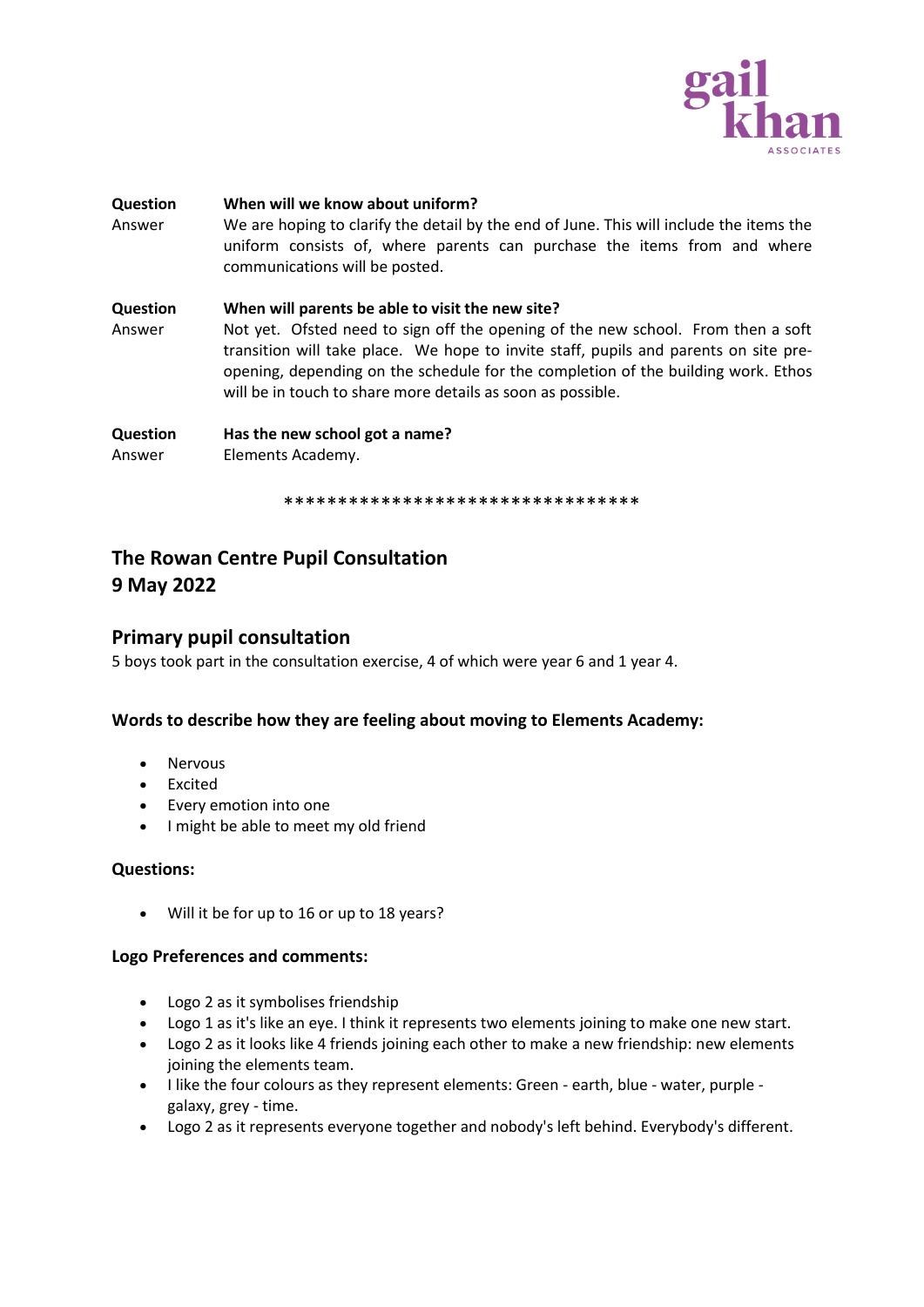

#### **Uniform Preferences and comments:**

- Prefer coloured polos or logo'd polos
- Dark polo shirts as white shirts get stained
- Green jumpers
- Different coloured jumpers for different stages
- Grey/black trousers, skirts or dresses
- Orange sunflower colour for the jumper
- Blue / teal polo shirt
- Don't like collars on polo shirts as they are uncomfortable and annoying, would prefer a t shirt without a collar

#### **Curriculum Preference and comments**

#### **What I would like to keep:**

- Maths
- Science
- PE
- Golden time
- Safety learning

#### **What I would like to learn:**

- Timetables
- Algebra
- History
- Animals
- Human body
- Art and sculpting
- Calm drawing / quiet activities / quiet area

### **Secondary Pupil Consultation**

5 boys took part in the consultation exercise, 3 of which were year 10, 1 year 9 and 1 year 7.

#### **Logo Preferences and comments:**

- Excited to have something new
- Logo 2 because the colours look unique and cool
- The colour of the logo should present the elements
- Logo 3 because it is different from others that I have seen before
- I do not like the logo. I would like the Rowan tree with the people added onto it
- I prefer the colour red for the logo as it is not featured
- I prefer a light blue colour
- I prefer turquoise as it is not used for schools in the area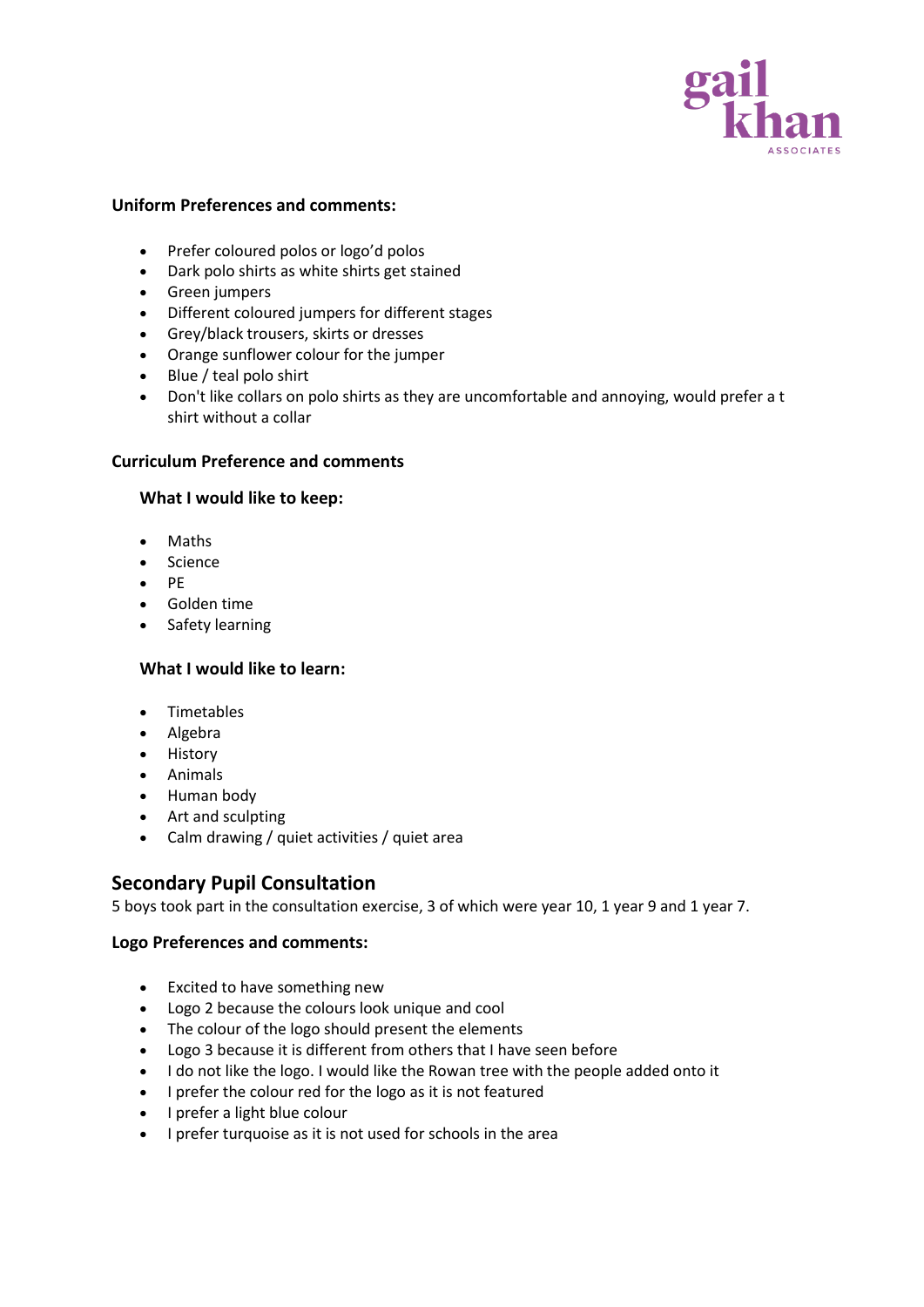

#### **Uniform Preferences and comments**:

- Looking forward to a fresh new design and look forward to wearing the logo
- I think we should have houses and colours to match. Ties should represent the different house you are in.
- Green and black ties and blazers
- Different year groups having different styles
- Blazers for older students
- We like wearing a uniform
- The jumper we have currently is terrible and tears easily
- The new PE uniform needs to be more comfortable and made of a different material as it is itchy.

#### **Curriculum Preference and comments**

#### **What I would like to keep:**

- D of E
- Cooking
- Humanities
- Football
- Sports activities
- Art

#### **What I would like to learn**:

- Music
- Drama
- History
- Wood tech
- PE
- After school activities
- Gym area / equipment
- Football team

#### **Questions:**

- How many students is the school for?
- Will we have lockers in the hall so you don't have to carry items around?
- Phones can we have our phones back at break in the new school?
- Will there be a place for bikes to be locked and stored safely during the day?
- Will we have the same taxi / taxi driver?
- Catering can tuna wraps be on the menu?

\*\*\*\*\*\*\*\*\*\*\*\*\*\*\*\*\*\*\*\*\*\*\*\*\*\*\*\*\*\*\*\*\*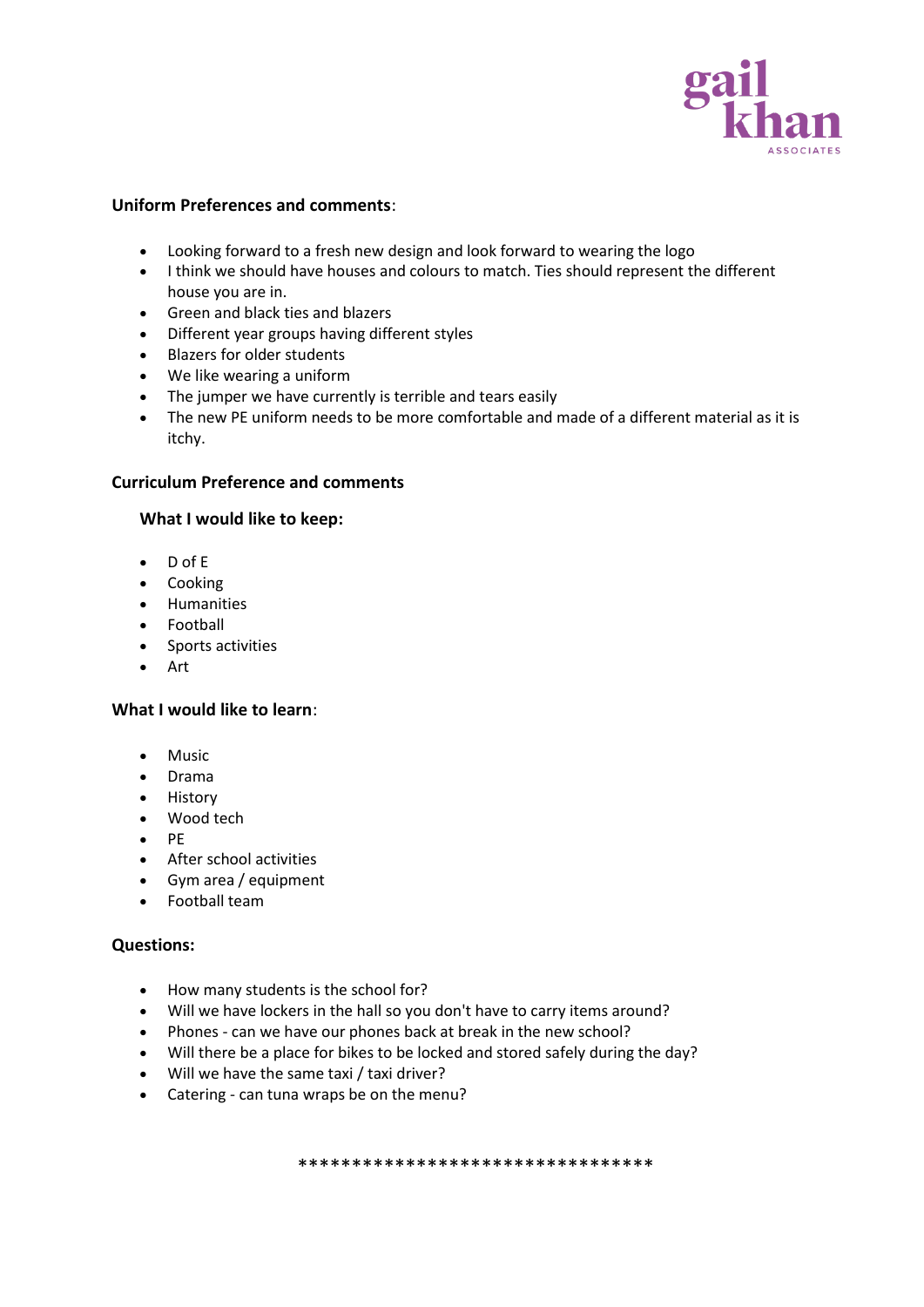

# **General Community Meeting 10 May 2022 6.00pm The Rowan Centre**

Attended by 3 colleagues from James Montgomery Academy Trust and the Chair of Governors from Thornhill Primary School

Jayne Foster gave the general community presentation to the attendees.

# **Question How can we work together to support your vision?**

Share ideas - What is missing? What does Rotherham need? Opportunities for partnerships and collaboration

#### **What do you need from us?**

Opportunities to work together to support the full SEMH continuum of provision in Rotherham. Two way sharing of resources and expertise.

#### **How will we know that we have succeeded in supporting each other?**

The children will be settled, happy and making strong academic and SEMH progress. The right children will be accessing the right provision at the right time.

#### **What is the biggest threat?**

The amount to be achieved in the time allowed. There is a lot to do in a relative short time frame.

#### **What should the message be from us if parents ask about the new school?**

Positive, exciting, new opportunity for pupils with SEMH needs to access and belong to a high-quality long-term school provision. Clarity regarding the process for pupils joining Elements Academy in terms of formal consultation linked to needs identified within the Education, Health and Care Plan of pupils.

| <b>Question</b><br>Answer | What happens to Rowan and Aspire?<br>Rowan is moving across to the new school as a whole. Some Aspire staff and pupils<br>will transfer across.                                                                                                        |  |
|---------------------------|--------------------------------------------------------------------------------------------------------------------------------------------------------------------------------------------------------------------------------------------------------|--|
| Question<br>Answer        | Will there be outreach from Elements Academy?<br>A contract has been awarded to Aspire for outreach and we would welcome the<br>opportunity to support and add value to this. Aspire will be the RMBC alternative<br>provision provider going forward. |  |
| <b>Question</b>           | Do you envisage a slower transition at the beginning. There are 109 pupils now but<br>what about new pupils?                                                                                                                                           |  |
| Answer                    | We don't anticipate being at capacity in September, but we must prepare to meet the<br>full capacity need as soon as possible.                                                                                                                         |  |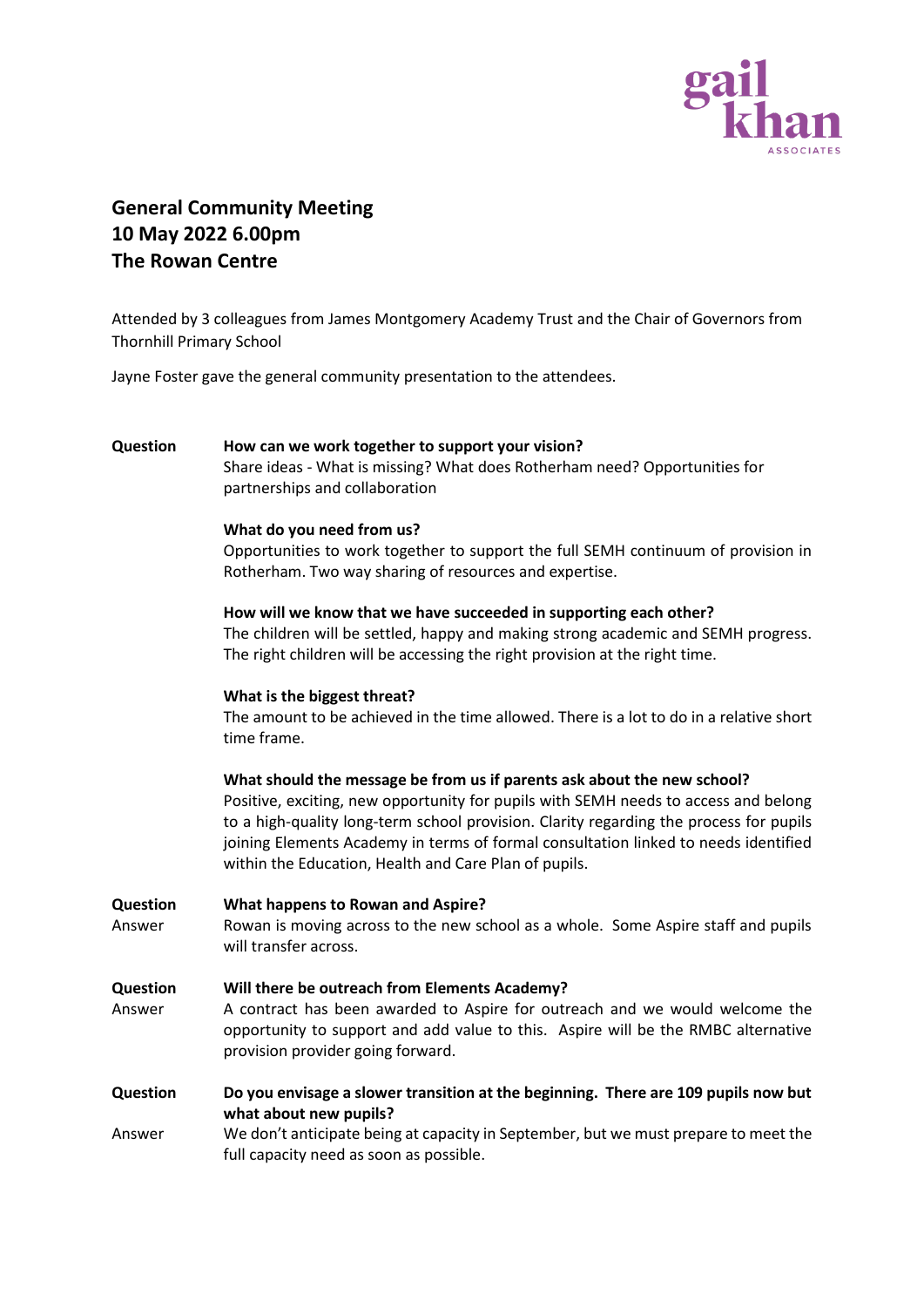

| <b>Question</b><br>Answer | What will the class sizes be?<br>Ethos have started to map class sizes and the class sizes will be approximately (on<br>average):                                                                                                                           |                                 |  |
|---------------------------|-------------------------------------------------------------------------------------------------------------------------------------------------------------------------------------------------------------------------------------------------------------|---------------------------------|--|
|                           | KS <sub>2</sub>                                                                                                                                                                                                                                             | 6 pupils and 3 adults per class |  |
|                           | KS3 and KS4                                                                                                                                                                                                                                                 | 8 pupils and 3 adults per class |  |
| <b>Question</b><br>Answer | What nurture provision do you provide?<br>Relationships are embedded throughout. Pupils will have a safe base. There will be<br>a nurture breakfast each morning. A nurture curriculum will underpin and be<br>delivered alongside the academic curriculum. |                                 |  |
| Question<br>Answer        | Will there be access to therapies?<br>Yes, the Rowan therapy team will be moving across. Ethos Academy Trust want to<br>take this opportunity to learn from this to support the development of this offer<br>within their other academies.                  |                                 |  |

### **Rotherham Aspire Pupil Consultation 19 May 2022**

### **Primary pupil consultation**

3 boys took part in the consultation exercise, 2 of which were year 6 and 1 year 4.

#### **Words to describe how they are feeling about moving to Elements Academy:**

- **Nervous**
- Excited

#### **Questions:**

- Will we be able to do interventions?
- Do you have electronics including laptops and Ipas?
- What will breakfast be like?
- Is there a cooking room?
- Can we have pepperoni pizza?
- Will there be rapid changes? I don't like rapid changes (went on to describe behaviour systems being implemented for a week and then changed)
- Will everyone eat together?
- Are all staff coming to the new school?
- Do we have to take school buses?
- Are we able to bring bikes and scooters?

#### **Logo Preferences and comments:**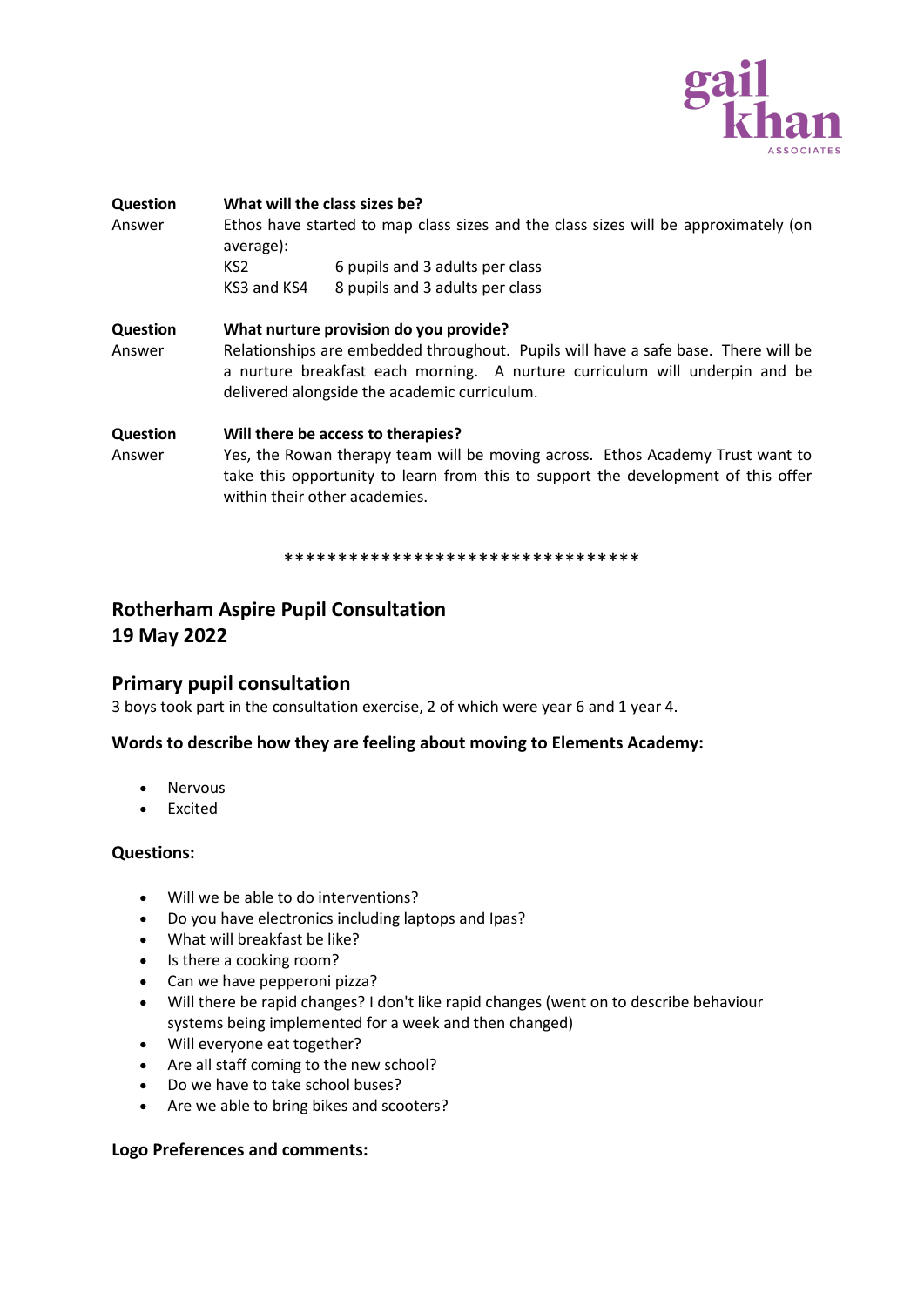

- Logo 2 as it looks cleaner and is better spaced.
- Logo 2 and 3 mixed together.
- Logo 2 as it has my favourite colours.
- I like the turquoise colour of 'Elements'
- I prefer the blue colour in the logo.

#### **Uniform Preferences and comments:**

- We don't wear uniform, it is optional, but we don't wear it
- I may wear school trousers
- T-shirt with a logo
- Jumper
- I don't like wearing a school uniform
- I would like a uniform

#### **Curriculum Preference and comments**

#### **What I would like / like to learn:**

- Spray painting
- Working with wires / batteries / motors
- Monkey bars
- Climbing frame
- Football
- Basketball
- Experiments
- Biking / scooters

#### **Secondary Pupil Consultation**

3 boys took part in the consultation exercise, all of which were year 7.

#### **Logo Preferences and comments:**

- Logo 1
- Logo 2 because it looks better
- Logo 3 because it looks like a circle

#### **Uniform Preferences and comments:**

- We don't wear a uniform
- No, I will not wear a uniform
- I would wear one sometimes
- Everyone at Aspire wears joggers or shorts in summer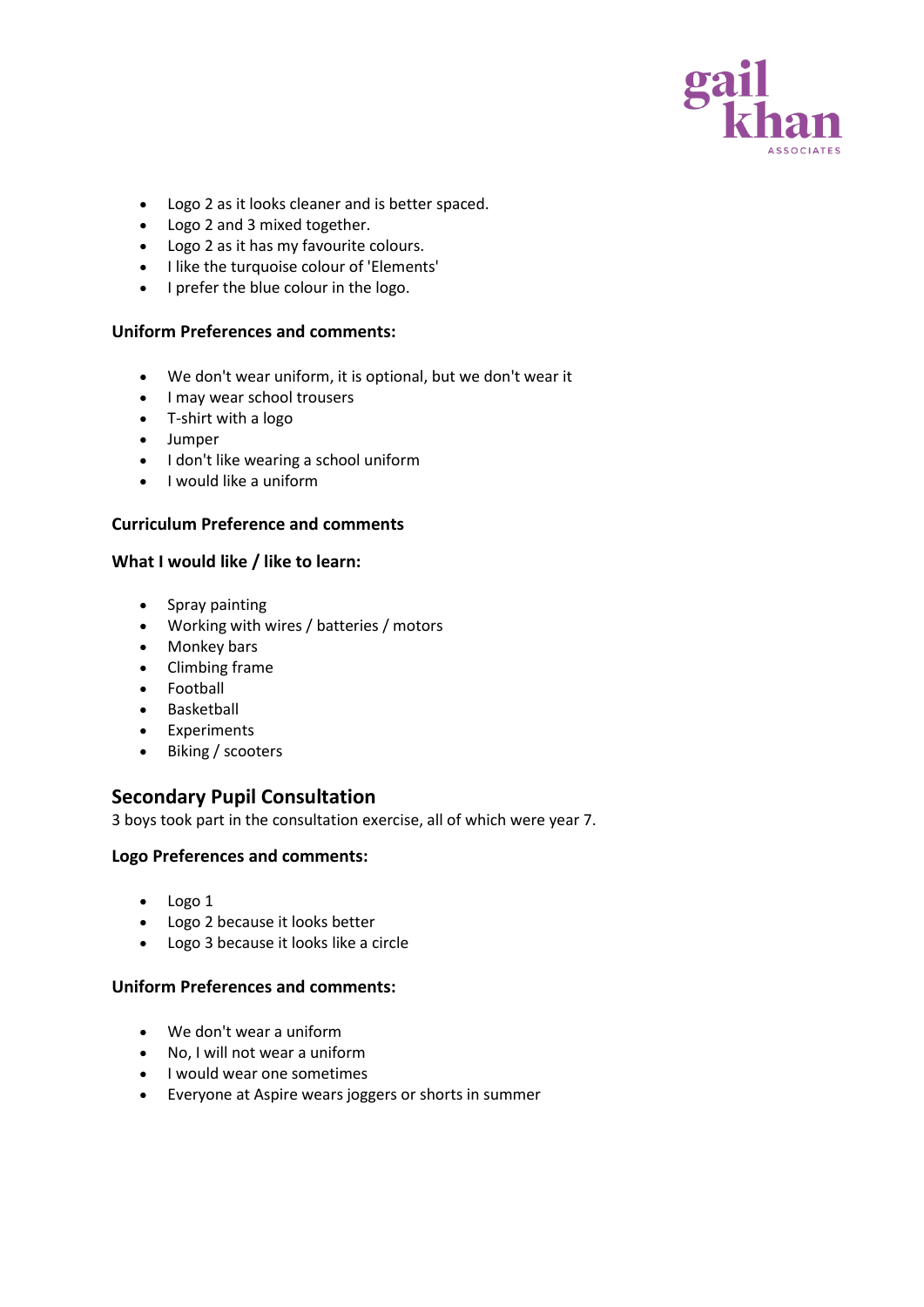

#### **Curriculum Preference and comments**

#### **What I would like / like to learn:**

- PE
- Bikes
- Climbing frame
- Adventure equipment
- Maths
- Art spraying

#### **Questions:**

- Are we going to wear a uniform?
- Is there a hall for indoor PE lessons?
- What time is break and lunch and how long are they? (Current timetable at Aspire: 9.30- 10am nurture breakfast, 20 min break, 35 min lunch break, 5/10 min afternoon break)
- Will there be a care team? I don't want there to be a care team. I haven't been held since moving to Swinton in a nurture group where there is no care team.
- What will happen with mobile phones? (Currently hand in and get them back at break and lunch - behaviour is better if they have access to them at these times)

\*\*\*\*\*\*\*\*\*\*\*\*\*\*\*\*\*\*\*\*\*\*\*\*\*\*\*\*\*\*\*\*\*

# **Rotherham Aspire Parents / Carers 11 May 2022 1:1 Parent meeting, 27 May 2022 – Friends and Family Open Day 9am – 12pm**

Over 50 parents have met with the Executive Headteacher during the consultation period. Many questions were asked covering the following:

Parent questions:

| How many children will there be per class? What is the staffing ratio?                     |  |
|--------------------------------------------------------------------------------------------|--|
| Ethos have started to map class sizes and current thinking is that class sizes will be, on |  |
| 6 pupils and 3 adults per class<br>8 pupils and 3 adults per class                         |  |
|                                                                                            |  |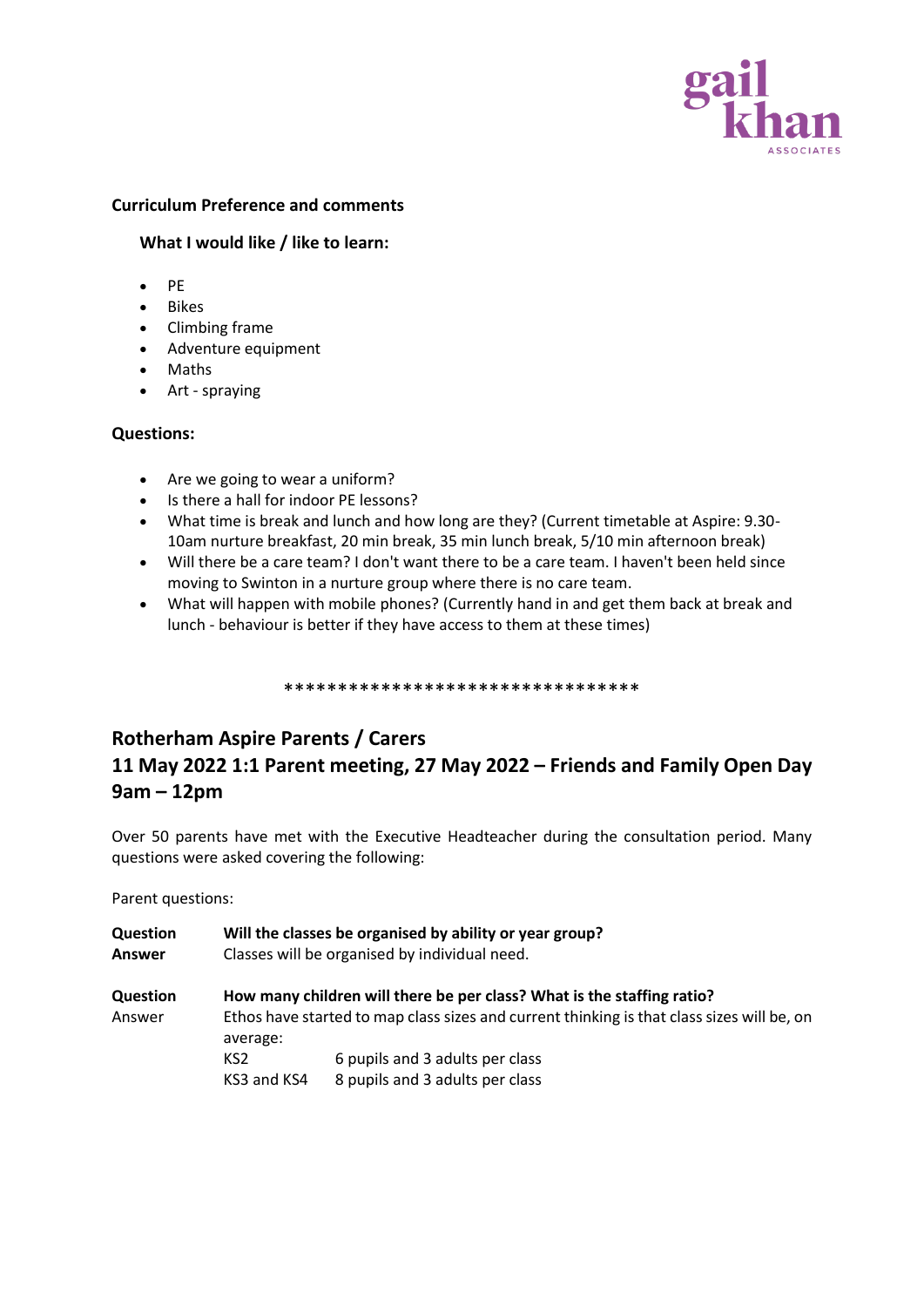

| Question<br>Answer        | Will here be an alternative adult for when my child is in crisis?<br>All children will have key adults that will work with children to build positive<br>relationships. Key staff will support children in crisis and there will always be an<br>alternative adult available for a change of face. |
|---------------------------|----------------------------------------------------------------------------------------------------------------------------------------------------------------------------------------------------------------------------------------------------------------------------------------------------|
| Question<br><b>Answer</b> | What will staff be trained in?<br>All our staff are trained in wide ranging Social, Emotional and Mental Health needs<br>and SEND.                                                                                                                                                                 |
| Question<br>Answer        | Will there be key workers / key staff for each child?<br>There will be three staff members allocated to each class and they will be the key<br>workers for a group of children.                                                                                                                    |
| Question                  | My child is currently in a class of 4, what would you do children who can't manage<br>in a bigger class size?                                                                                                                                                                                      |
| Answer                    | Class sizes will be between 6 and 8 pupils with three staff members. There are also<br>additional intervention spaces for when children need to work in smaller groups.                                                                                                                            |
| Question<br>Answer        | What are the times of the school day, including break and lunch times?<br>The school day will be 9.00am - 2.30pm. There will be a nurture breakfast in the<br>morning, a mid-morning break, lunch break and a more informal afternoon break<br>based on class timetables.                          |
| Question<br>Answer        | Will groups / key stages have breaks and lunches together?<br>Breaks and lunches will be staggered. There may be times when there is more than<br>one-year group in a class group.                                                                                                                 |
| Question                  | How will they pick their school lunches? Will the menus be available in advance for<br>children to choose their meals?                                                                                                                                                                             |
| Answer                    | We are currently working with catering; however, we would look to have menus<br>available in advance.                                                                                                                                                                                              |
| Question                  | Will you have lunch supervisors, separate to class staff?                                                                                                                                                                                                                                          |
| Answer                    | Break and lunch times will be supervised by staff that the children know and are<br>familiar with.                                                                                                                                                                                                 |
| Question                  | Will there be snack options throughout the day?                                                                                                                                                                                                                                                    |
| Answer                    | There will be clear, allocated mealtimes for breakfast and lunch.                                                                                                                                                                                                                                  |
| Question                  | Will there be bottles or cups available and provided by the school or are they<br>expected to bring them in?                                                                                                                                                                                       |
| Answer                    | Children will have access to drinking water, throughout the day.                                                                                                                                                                                                                                   |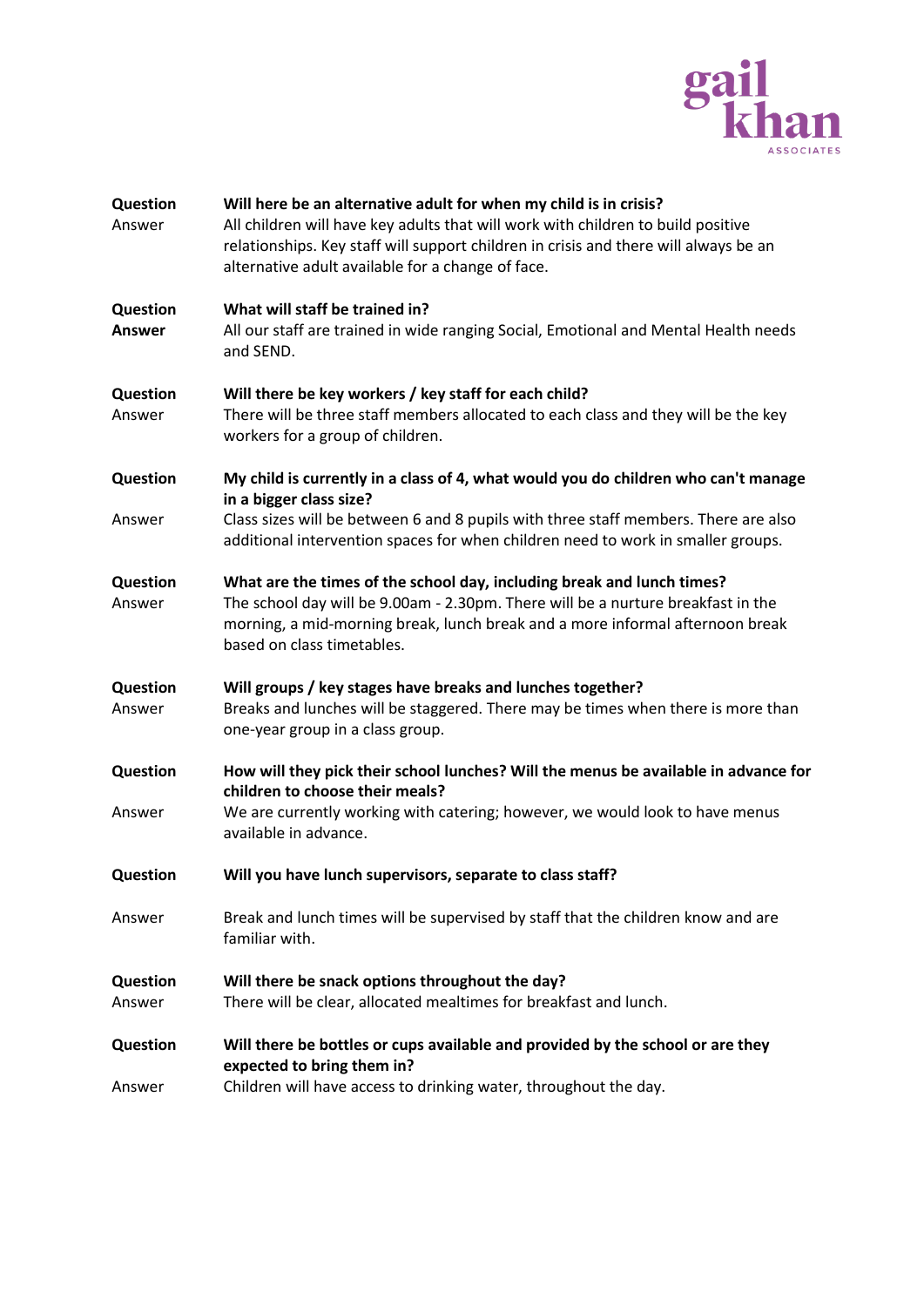

| Question           | When do you remove a child in crisis?                                                                                                                                                                                                                                                   |
|--------------------|-----------------------------------------------------------------------------------------------------------------------------------------------------------------------------------------------------------------------------------------------------------------------------------------|
| Answer             | All children will have individual plans which outlines strategies specific to them<br>which help them to self-regulate.                                                                                                                                                                 |
| Question           | How do you use spaces for de-escalation? What spaces do you have available for<br>this?                                                                                                                                                                                                 |
| Answer             | Staff are trained in de-escalation strategies, and these can be used at all times. We<br>are planning to have a soft space in primary, similar to what the children as used to<br>in their current provision.                                                                           |
| Question<br>Answer | What is your praise, reward, discipline system?<br>The behaviour policy is currently being written and will be shared with parents.                                                                                                                                                     |
| Question<br>Answer | Will there be assemblies and opportunities for parents to come into school?<br>We are committed to building relationships with parents and involving them in their<br>child's education. We will provide opportunities for parents to come into school for<br>events.                   |
| Question<br>Answer | What will you do about uniform for a child who has sensory needs?<br>Uniform features as part of this consultation and we are keen to hear parents and<br>pupils views on uniform.                                                                                                      |
| Question<br>Answer | What will the curriculum be?<br>The curriculum is being designed around 4 themes: Nurture, Preparation for Life,<br>Partnerships and Personalised Pathways.                                                                                                                             |
| Question<br>Answer | Will children move around the school?<br>The movement around school will be different for children, dependent on need.                                                                                                                                                                  |
| Question<br>Answer | What will be PE provision be?<br>There will be PE provision as part of the curriculum. The academy has a large<br>outdoor space which will be developed over time.                                                                                                                      |
| Question           | Will my child take part in activities out of school? How do you gain consent from<br>parents?                                                                                                                                                                                           |
| Answer             | Children's learning and experiences will be enhanced through opportunities outside<br>of school. We gain consent for trips from parents during induction and will be in<br>contact with parents prior to a trip taking place.                                                           |
| Question<br>Answer | What will the transition arrangements be?<br>A soft transition will take place. We hope to invite staff, pupils and parents on site<br>pre-opening, depending on the schedule for the completion of building work. Ethos<br>will be in touch to share more details as soon as possible. |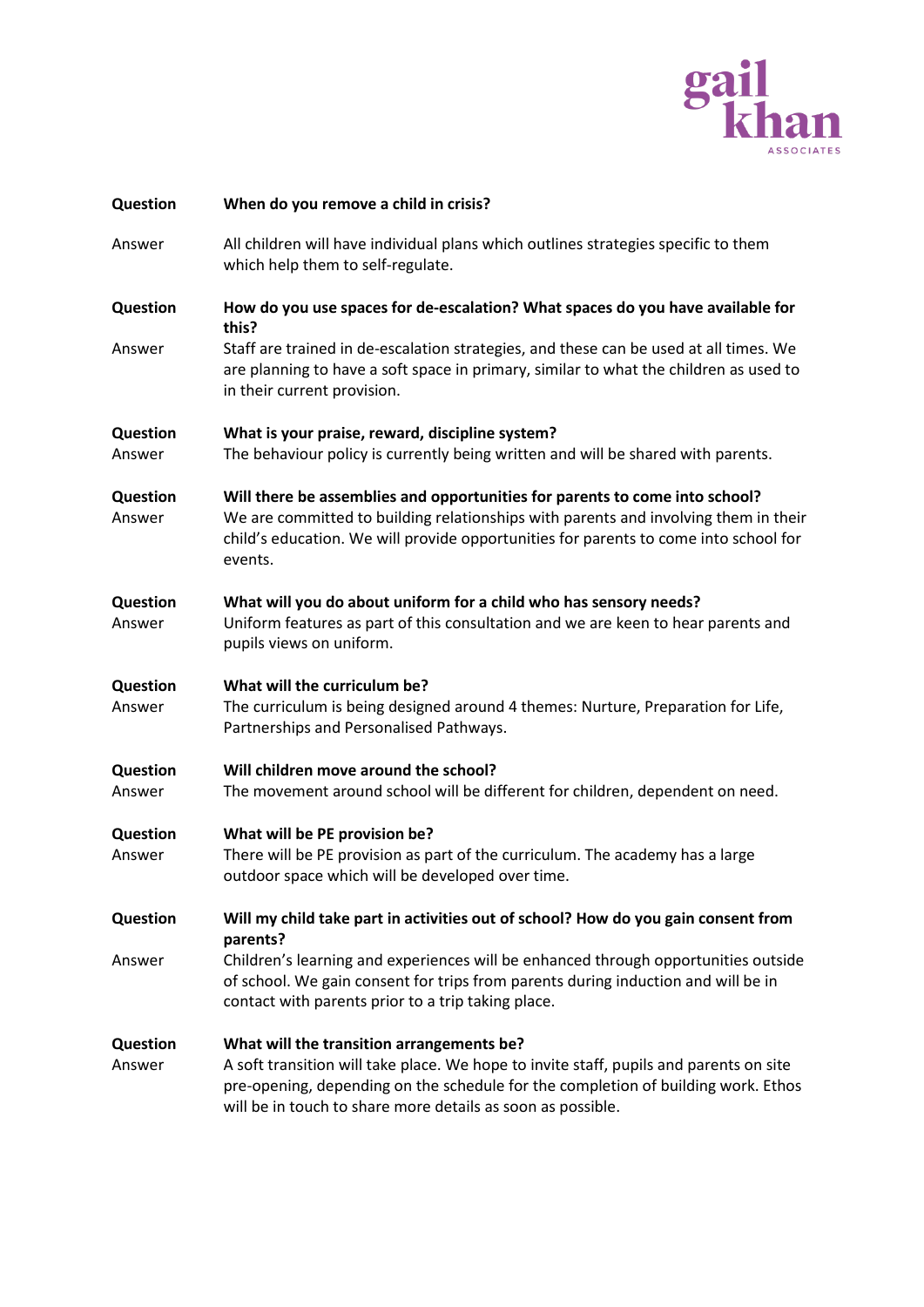

| <b>Question</b>    | What is the protocol for student-on-student incidents? Bullying, discipline,<br>consequences, exclusions, contacting parents or separation?                                                                                 |
|--------------------|-----------------------------------------------------------------------------------------------------------------------------------------------------------------------------------------------------------------------------|
| Answer             | The behaviour policy is currently being written and will be shared with parents.                                                                                                                                            |
| Question           | Can students sit GCSEs/SATS?                                                                                                                                                                                                |
| Answer             | There will be accredited qualifications on offer for pupils.                                                                                                                                                                |
| Question<br>Answer | What will school-home communication look like?<br>We will communicate with parents on a regular basis and promote positive working<br>relationships to best support the child and their family.                             |
| Question<br>Answer | Will there be a parents evening or friends and family day?<br>Yes, there will be events where parents/carers and family members are invited to<br>attend such as: coffee mornings, celebration events and progress reviews. |
| Question<br>Answer | Will students have to wear a PE kit? If so will this be provided?<br>We are currently consulting with staff, parents and pupils on the uniform. It is likely<br>that there will be a uniform and a PE uniform.              |
| Question<br>Answer | Will you have class and/or individual visual aids?<br>We understand that all children learn differently and will cater for individual needs.                                                                                |
| Question           | How will the classrooms be set out?                                                                                                                                                                                         |
| Answer             | Classes with comprise of a dining space, learning space and soft space.                                                                                                                                                     |
| Question           | How will accommodate large class sizes?                                                                                                                                                                                     |
| Answer             | Classes will not be large in size. We are looking at class sizes with a maximum of 8<br>pupils.                                                                                                                             |
| Question           | Will school have sensory items? or will my child have to bring in his own such as:<br>ear defenders, chew necklace and inflatable cushion?                                                                                  |
| Answer             | The school will have a range of resources available; however, if your child has a<br>particular item that works for them, these can be used in discussion with the group<br>staff and SENDCo.                               |
| <b>Question</b>    | My child currently takes his shoes off in class due to kicking, how will things like<br>this be addressed?                                                                                                                  |
| Answer             | Children will be supported based on their individual needs. The SENDCo at Aspire is<br>working closely with Elements staff to ensure the needs of each child is understood.                                                 |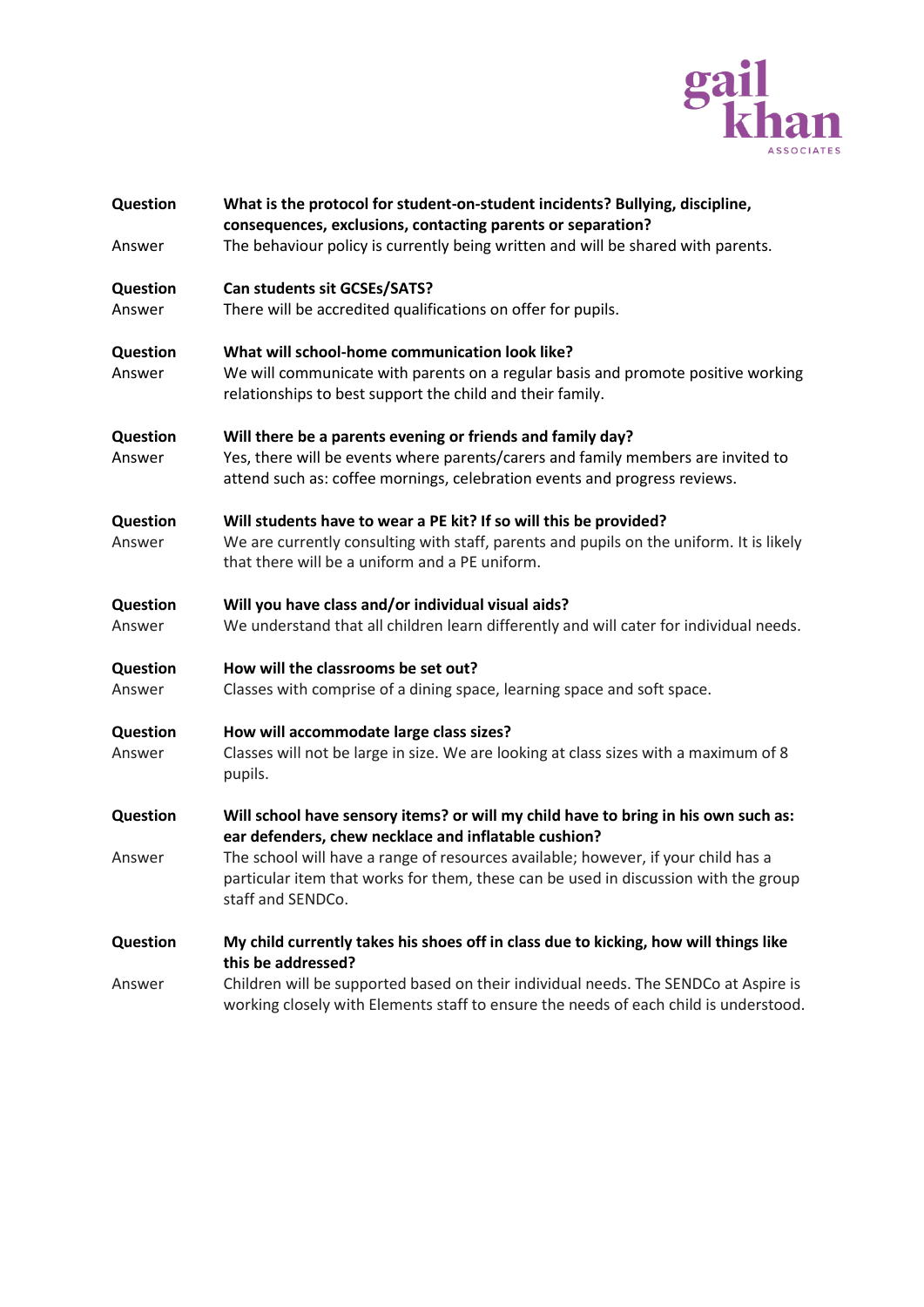

Questions asked on behalf of their children:

| Question<br>Answer | Will there be an opportunity to play football in small groups?<br>Elements Academy has a large outdoor space at the back of the school where<br>sporting activities can take place. |  |
|--------------------|-------------------------------------------------------------------------------------------------------------------------------------------------------------------------------------|--|
| <b>Question</b>    | At break and lunch times, will we be allowed outside if it is raining? If inside, will<br>we have access to screens / computers?                                                    |  |
| Answer             | Outdoor and indoor activities will be available during break and lunch times.                                                                                                       |  |
| Question           | Can we have show and tell?                                                                                                                                                          |  |
| Answer             | Activities will be planned by the classroom teachers / support staff.                                                                                                               |  |
| Question           | I currently have a routine and tasks set to do on a morning - will I have this?                                                                                                     |  |
| Answer             | This will be based on individual need and will be planned with the class staff.                                                                                                     |  |
| Question           | Where will the children enter school?                                                                                                                                               |  |
| Answer             | There will be a primary and secondary entrance where the children will enter.                                                                                                       |  |
| Question           | Do you exclude?                                                                                                                                                                     |  |
| Answer             | We aim to support the holistic needs of children to reduce the risk of<br>exclusion/suspension                                                                                      |  |
| Question           | Can we have photos of the classrooms and spaces in schools in advance?                                                                                                              |  |
| Answer             | As part of the transition, photos will be taken of the school and classroom spaces.                                                                                                 |  |

\*\*\*\*\*\*\*\*\*\*\*\*\*\*\*\*\*\*\*\*\*\*\*\*\*\*\*\*\*\*\*\*\*

### **The Rowan Centre Management Committee 8 June 2022 4.00pm Microsoft Teams**

#### **5 attendees from Rowan MC.**

**Question Where are we up to in the consultation process and are there any barriers that the MC need to consider.** Answer The Ofsted pre-opening inspection is taking place on 14 June.

A meeting is taking place with all stakeholders to discuss the next stage of the transition plan. A detailed Gantt chart has been produced which could be shared with the MC so they have this information available to them once the meeting has taken place.

> The timelines are tight but are achievable for a September opening. TUPE is due to finish in the next two weeks. There are finance discussions to be finalised. The snagging list on the building has been finalised and the construction plan is in place.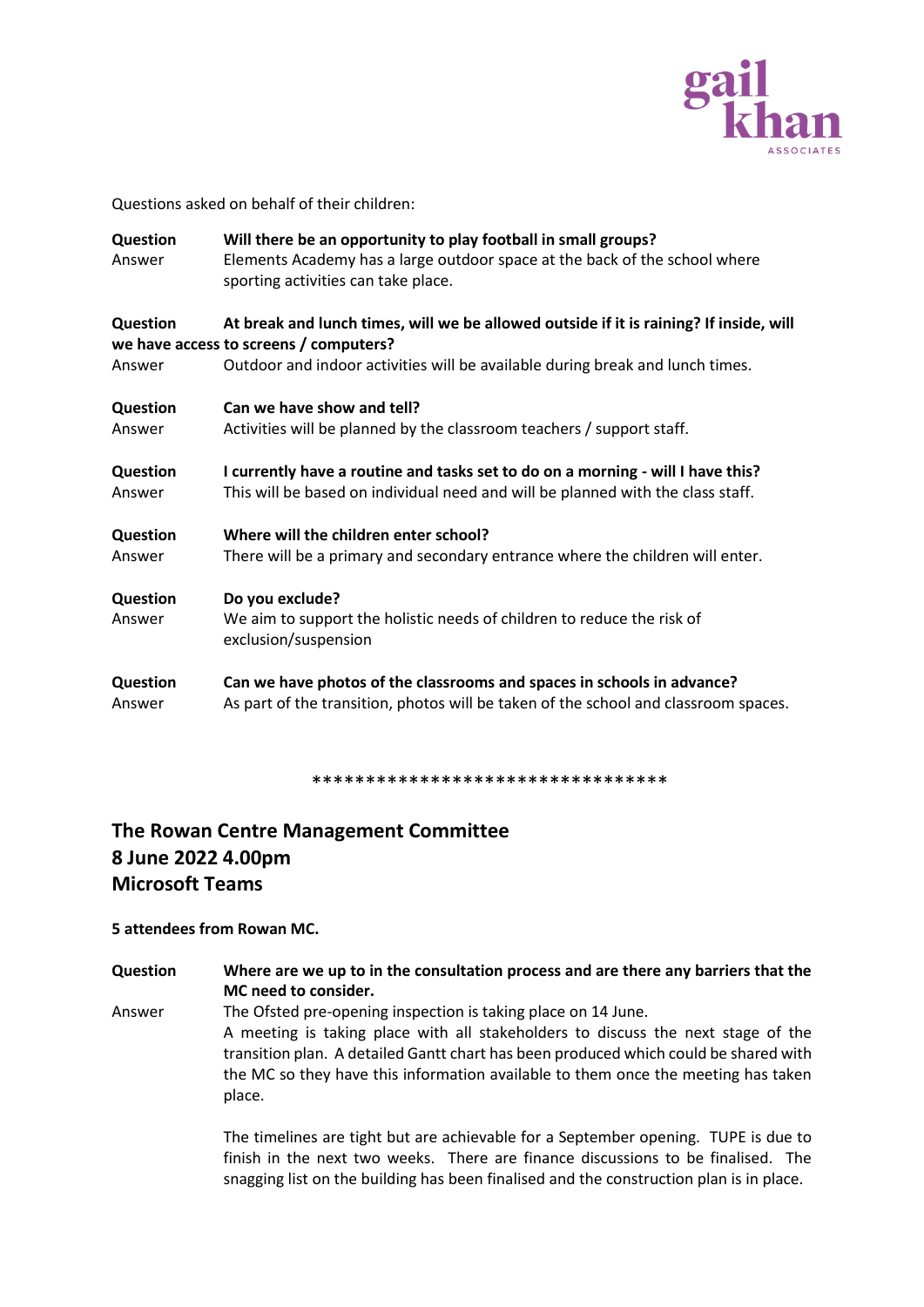

From a legal perspective no documents have yet to be signed. The DfE do not see any delays and feel that the timeline is achievable.

**Question In relation to the request made to the MC around opportunity to join the new local management committee, how would that work and what would the ask be.** Answer Ethos would welcome experience on the local management committee and the continuity. Ethos would welcome the initial expression of interest and would then hold an informal conversation. If anyone would like a conversation before completing the expression of interest then this can be arranged too.

> There would be 6 academy performance review committee meetings each year which would focus predominately on pupils: standards and achievement. A copy of the Terms of Reference can be distributed to the current MC for reference.

**Question It will be difficult to recruit teaching staff to be in place for 1 September. Do Ethos have a plan for this?**

Answer From what is known so far, there will be sufficient teaching staff to cover the proposed structure. There will need to be a recruitment campaign for support staff for September. Links are also being made with supply agencies if needed as a last resort. A recruitment campaign is being planned to really engage candidates and give them the opportunity to get to know the school and Ethos. Weekly meetings are taking place between Ethos and RMBC HR to keep a track of any movement of staff which could impact the structure in September.

\*\*\*\*\*\*\*\*\*\*\*\*\*\*\*\*\*\*\*\*\*\*\*\*\*\*\*\*\*\*\*\*\*

### **Staff 1:1 meetings**

A number of 1:1 meetings have taken place with staff from both The Rowan Centre and Rotherham Aspire throughout the consultation period. The key themes to come out of the meetings were as follows:

### **Question: Will there be any reimbursement for travel costs to Dinnington?** Answer This is an area that we are looking into, and discussions are taking place. We will confirm with staff if there is an update relating to this area.

procedures if doing so and not take a final decision until after these have occurred

**Question What will my job be in September?** Answer Staff will be moving across on the same Terms and Conditions and Job Descriptions as they currently hold. Within the first 12 months, it is anticipated there will be a review of the school staffing structure in the first 12 months following conversion to Academy status. The Trust will consult with the relevant employees and follow proper